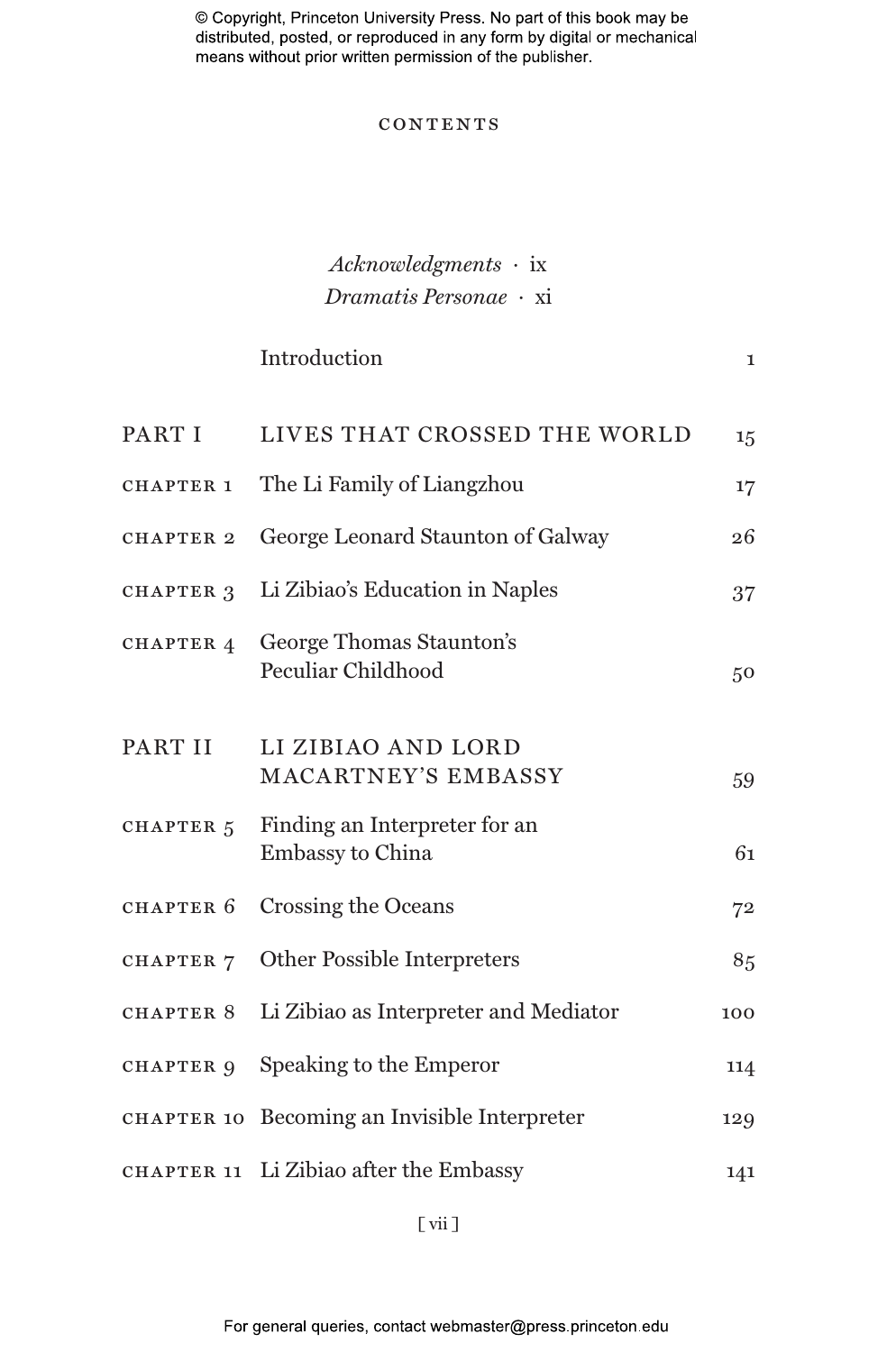© Copyright, Princeton University Press. No part of this book may be distributed, posted, or reproduced in any form by digital or mechanical means without prior written permission of the publisher. [viii] CONTENTS

|                       | PART III GEORGE THOMAS STAUNTON<br>AND THE CANTON TRADE         | 153 |
|-----------------------|-----------------------------------------------------------------|-----|
|                       | CHAPTER 12 George Thomas Staunton Becomes an<br>Interpreter     | 155 |
|                       | CHAPTER 13 Sir George Staunton, Translator and Banker           | 168 |
|                       | CHAPTER 14 The British Occupation of Macao and<br>Its Aftermath | 182 |
|                       | CHAPTER 15 A Linguist and His Troubles                          | 195 |
|                       | CHAPTER 16 The Amherst Embassy                                  | 207 |
|                       | PART IV EXCLUSION                                               | 221 |
|                       | CHAPTER 17 Li Zibiao's Last Years in Hiding                     | 223 |
|                       | CHAPTER 18 Staunton in Parliament                               | 233 |
|                       | CHAPTER 19 The Opium War                                        | 247 |
| CHAPTER 20 Forgetting |                                                                 | 259 |
|                       |                                                                 |     |

Conclusion 270

*Abbreviations ·* 275 *Glossary ·* 277 *Notes ·* 279 *Selected Bibliography ·* 319 *Illustration Credits ·* 331 *Index ·* 333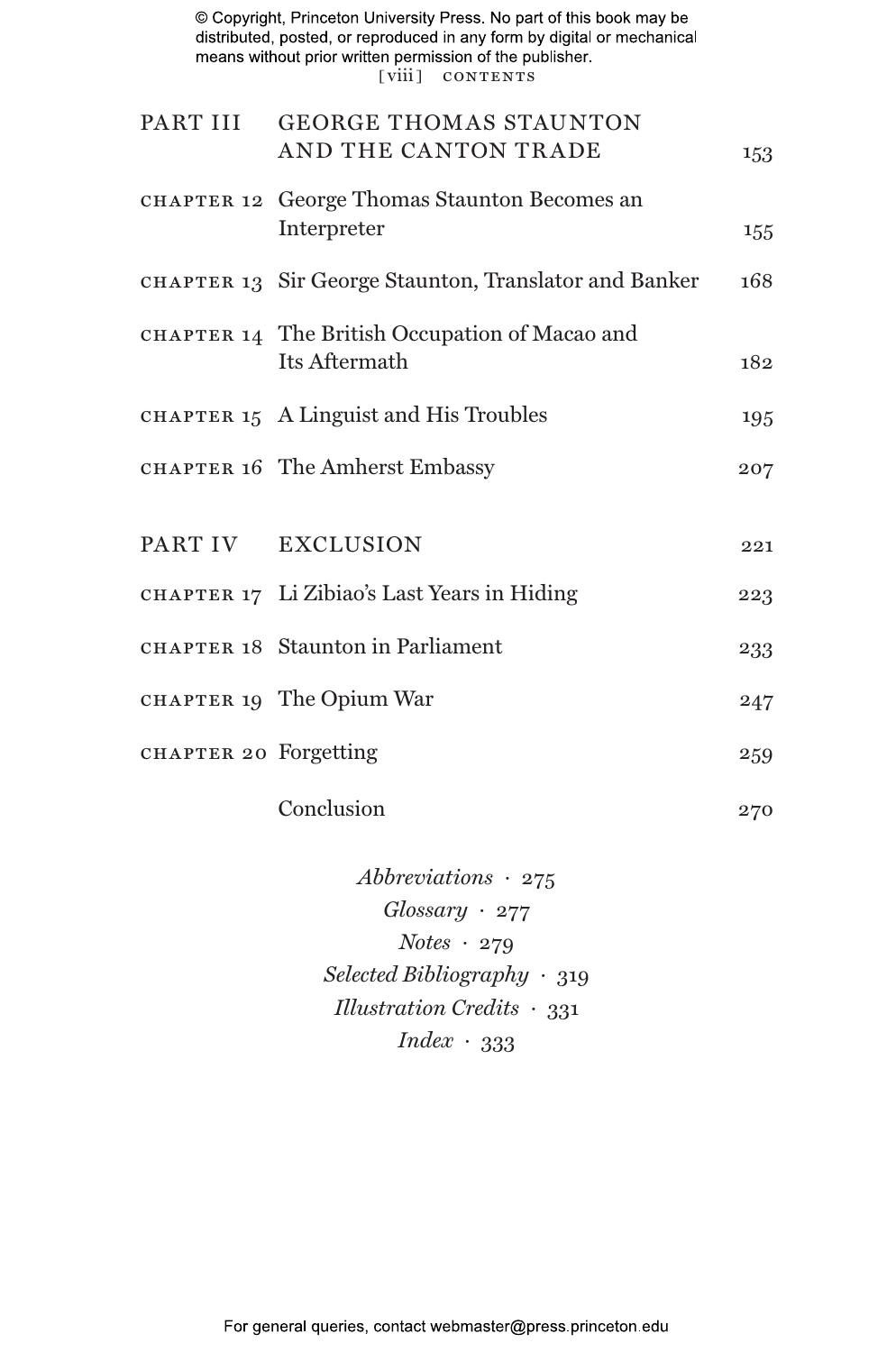© Copyright, Princeton University Press. No part of this book may be distributed, posted, or reproduced in any form by digital or mechanical means without prior written permission of the publisher.

# Introduction

early one morning in the late summer of 1793, George Macartney Earl of Lissanoure, Britain's first ambassador to China, dressed in the robes of the Order of the Bath with ostrich plumes nodding over his head, knelt before the Qianlong emperor, and held up in both hands above his head a gold box set with diamonds containing a letter from George III.1 Qianlong was the descendant of Manchu warriors who had conquered China in the seventeenth century. He spoke Chinese and Manchu and was proud of the fact that he could speak enough Mongol, Tibetan, and Uyghur to receive envoys from those areas without the need for an interpreter, but on this occasion an interpreter was essential.2

Macartney, who had made a grand tour of Europe in his youth, spoke in Italian. His words were expressed in Chinese by a younger man kneeling behind him, who had given his name as Plum and was dressed in a British uniform and a powdered wig but was in fact Li Zibiao a Catholic from China's far northwest.3 Li had been educated in Naples and he spoke Chinese simply, rather than in the formal language of the court, but with deep respect for the emperor and a certain attractive sincerity that was characteristic to him. When he turned to Macartney he conveyed the emperor's remarks in elegant formal Italian. The emperor listened to a brief speech, asked a few polite questions, and presented Macartney with a jade sceptre.

When Macartney withdrew, his place was taken by his deputy George Leonard Staunton, a Jesuit-educated Protestant Irishman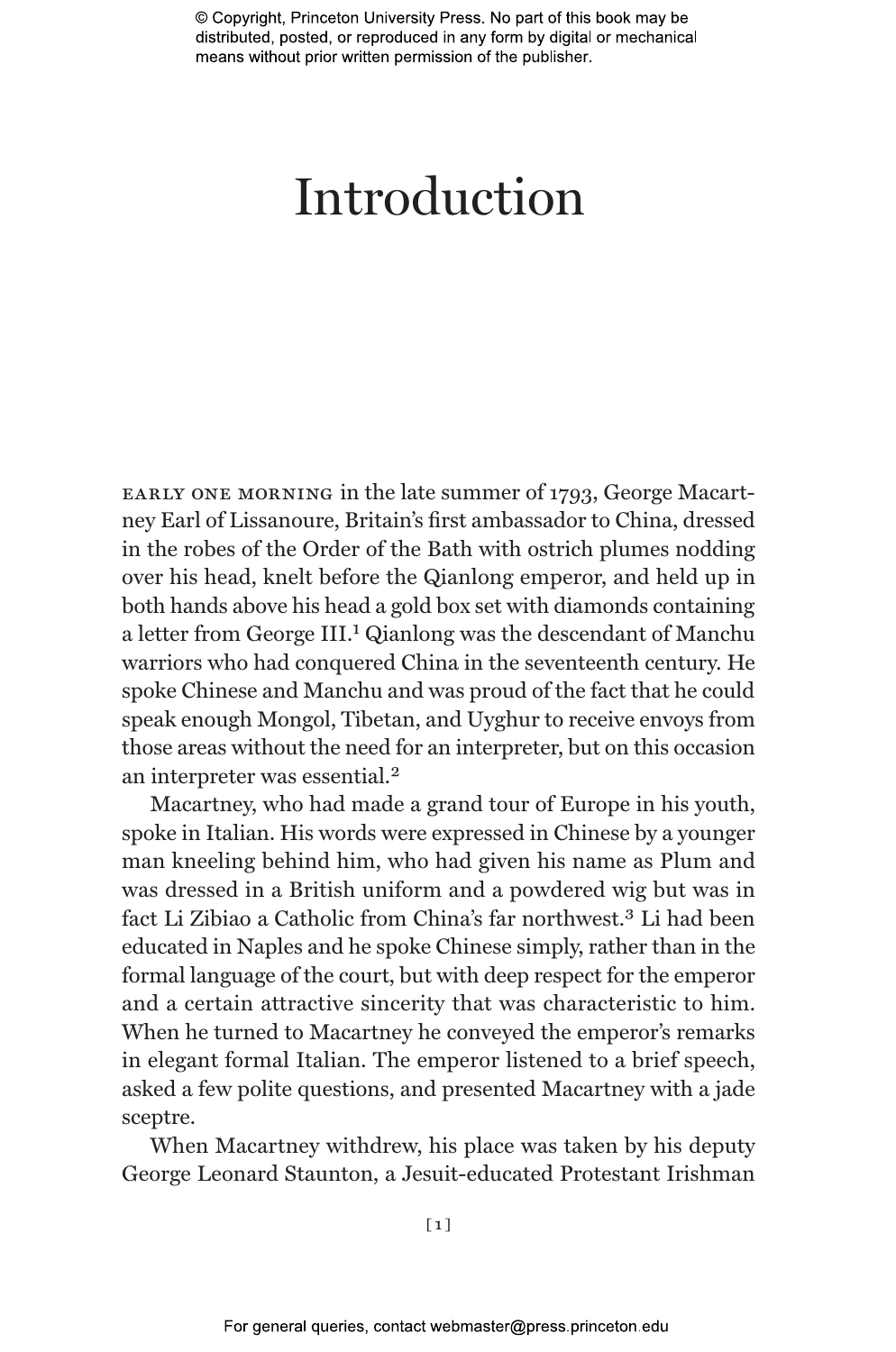© Copyright, Princeton University Press. No part of this book may be distributed, posted, or reproduced in any form by digital or mechanical means without prior written permission of the publisher. [2] INTRODUCTION

who was an enthusiast for the scientific discoveries of the age, a follower of Rousseau, a slave owner, a supporter of the recent French Revolution, and Macartney's long-standing friend, secretary, and henchman. The great project of Staunton's life was the education of his son, twelve-year-old George Thomas, who now knelt beside him. Li still interpreted, this time into Latin, but George Thomas could understand both sides of the brief conversation: his father had been speaking in Latin to him since he was three, and since his first meeting with Li the previous year George Thomas had also been studying Chinese. When the emperor asked if any of the British could speak Chinese, his chief minister Heshen, who had met Staunton earlier and had a gift for knowing what might amuse the elderly emperor, told him that the boy could speak a little and called him forward. George Thomas was shy, but when the emperor took a yellow silk purse that was hanging at his waist as a gift, he managed to get out a few words of thanks in Chinese.4

From beside the throne three of the most powerful men in the land looked on: the prince who would soon come to the throne as the Jiaqing emperor, Fukang'an, the emperor's favourite general who had recently returned from a successful campaign against the Gurkhas in Tibet, as well as Heshen, who controlled the empire's finances. There was also Songyun, a Mongol who had originally trained as a Manchu-Mongol interpreter and had just arrived back from the northern frontier where he had been renegotiating the Second Commercial Treaty of Khiakta with the Russians. After the audience and the banquet that followed, Qianlong ordered Fukang'an, Heshen, and Songyun to give Macartney a tour of the gardens, and while Macartney found Heshen evasive and Fukang'an arrogant, he had served in Russia himself and enjoyed Songyun's enthusiastic questions about Russian politics and government.

This is one of the most famous moments in the history of China's encounter with the West, and the Qianlong emperor in history, as in life, has always dominated the scene. He was in his eighties at this time, simply dressed in dark robes, sitting cross-legged on his throne, but he had been the autocratic ruler of a vast empire for nearly fifty years. Even Heshen and Fukang'an knelt down when they spoke to him, and he liked to be complimented on the fact that his was one of the most glorious reigns in Chinese history: with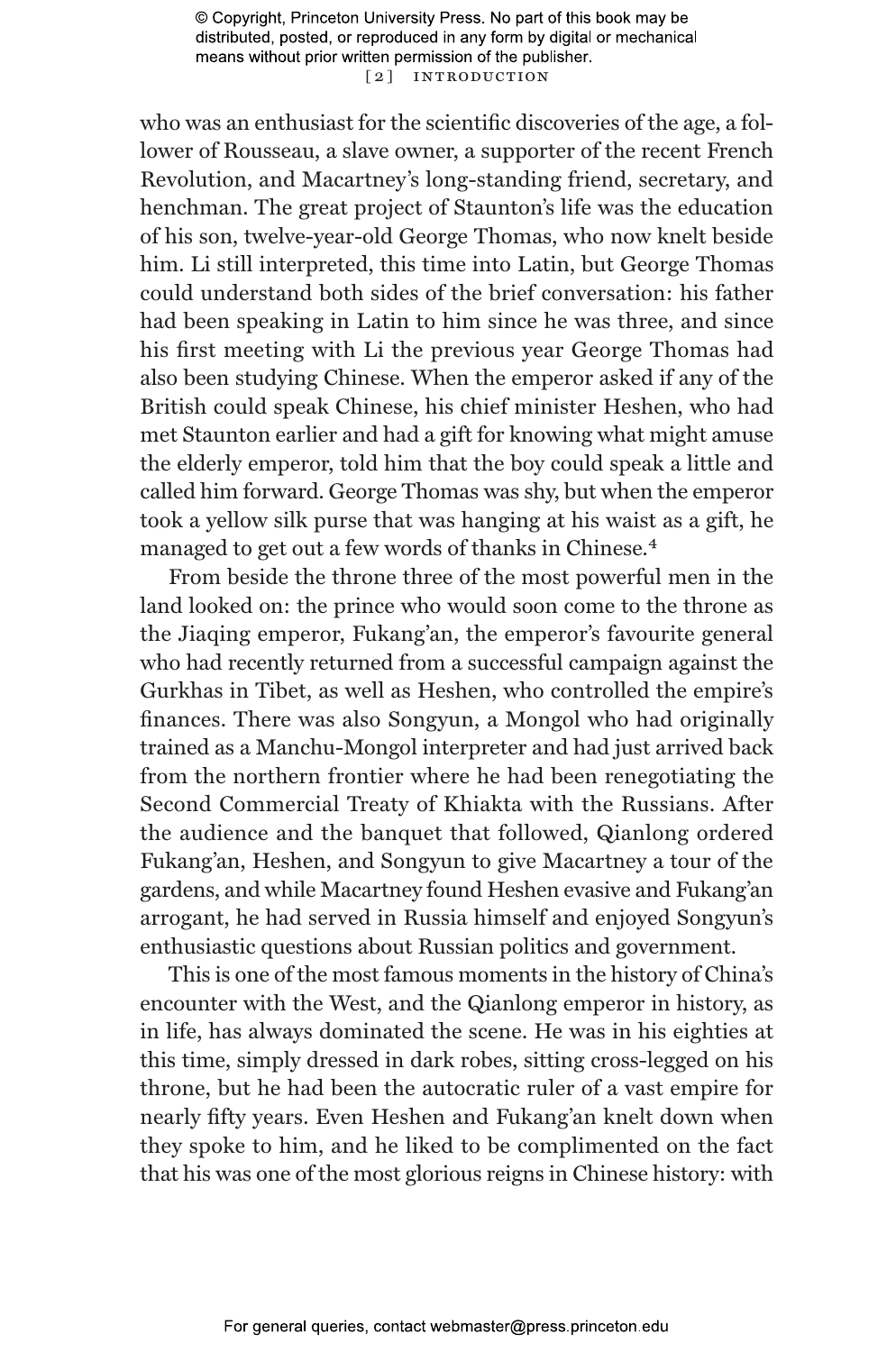© Copyright, Princeton University Press. No part of this book may be distributed, posted, or reproduced in any form by digital or mechanical means without prior written permission of the publisher. INTRODUCTION [3]

rapid population growth after the century of warfare that had surrounded the fall of the previous dynasty, agriculture and trade were flourishing, the Qing empire had reached its greatest size with the completion of the campaigns against the Mongols and Zunghars in the northwest, and the arts and scholarship were flourishing under his patronage. Far away on the south coast of China, Europeans had been drawn in by their desire for China's manufactures: fine silk and porcelain that could still not be replicated in Europe. More recently the trade with the British had boomed as Europeans and Americans acquired a taste for tea, a crop grown only in China.

After the audience Qianlong decisively refused the British requests for a resident ambassador in Beijing and an island off the coast as a trading base. Soon people in Europe were saying that he had done so out of anger that Macartney had merely knelt on one knee, rather than bowing his head to the ground nine times in the full court ritual of the kowtow.<sup>5</sup> Ever since, Qianlong has been blamed for the failure of the embassy: as the Son of Heaven, who claimed to be ruler of the civilised world and knew nothing of rising British power, he had failed to realise that Macartney was anything more than an envoy sent by a distant king to bring him tribute.

However, if we turn our gaze away from Qianlong and look instead at the other people who were present, the embassy is transformed. This is a book about the interpreters: Li Zibiao, who interpreted for Lord Macartney, and little George Thomas Staunton, who got a lot of the credit because his father wrote the official English account of the embassy. They are fascinating figures because they were impressive linguists who became extremely knowledgeable and well informed about the other's cultures and also came to have a real affection for them. Both first travelled in childhood and as a result came to understand the other's culture with a particular fluency. This was intensified because they were isolated from their natural peer group during crucial periods: Li because he was much younger than the other Chinese students at his Catholic seminary in Naples, and Staunton because when he was sent to work in the East India Company's establishment in Canton the young Englishmen there resented the appointment of someone from outside their social circle. This isolation encouraged both Li and Staunton to form unusually strong cross-cultural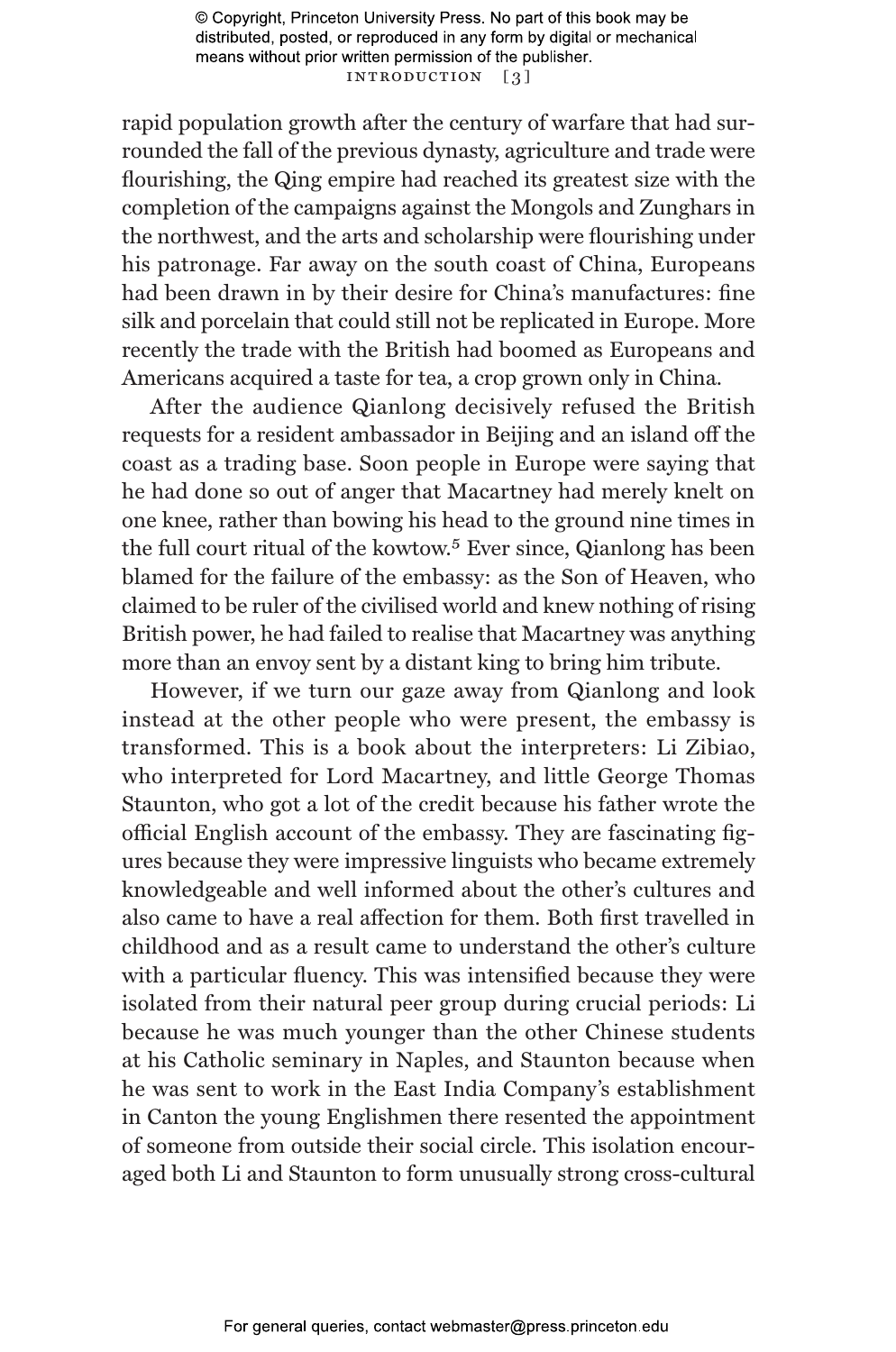friendships as teenagers and young adults, which then shaped the way they saw the world later in life. Both were often homesick, and neither ever thought of himself as other than a foreigner in the other's continent, but after they returned home they were not quite like other people there either.

The stories of Li in his powdered wig and little George Thomas Staunton kneeling before the emperor show us how the encounter between China and Britain was not a clash of civilisations coming into contact for the first time but the result of the increasing global interconnections of the early modern world. The trade in tea that brought the British to China had its origins in the voyages of sixteenth-century Portuguese and Dutch mariners trading spices from Southeast Asia to Europe. In many places this trade had expanded into territorial rule, with the Dutch controlling much of Java and, for a while, a fort on Taiwan, while the Portuguese had trading outposts in Goa, Malacca, and also Macao on the south China coast. The Portuguese had also brought with them the first Catholic missionaries, whose successors were still working as artists, technicians, and astronomers at the Qing court. For nearly two centuries missionaries had been scattered across China: Li Zibiao was descended from a family of early Christian converts and had travelled to Europe through the global institutions of the Catholic Church.

Meanwhile Britain had built up settler colonies in the Americas but lost a large part in the wars of the American Revolution. By the time of the embassy the focus of British expansion had shifted to India, where small trading posts were being transformed into a colonial empire. George Leonard Staunton and Macartney had first met on the island of Grenada in the Caribbean, where Macartney was the newly appointed governor. When Grenada was captured by the French, Macartney found a new position as governor of Madras on the east coast of India, with Staunton as his aide. However, Madras was under constant threat from the expansive military power of Mysore; Macartney and Staunton returned home convinced that the new British Empire in India might fall as the first empire in the Americas had done. Now they had arrived in China on an embassy motivated by the British government's desire to expand the China trade to support and fund expansion in India.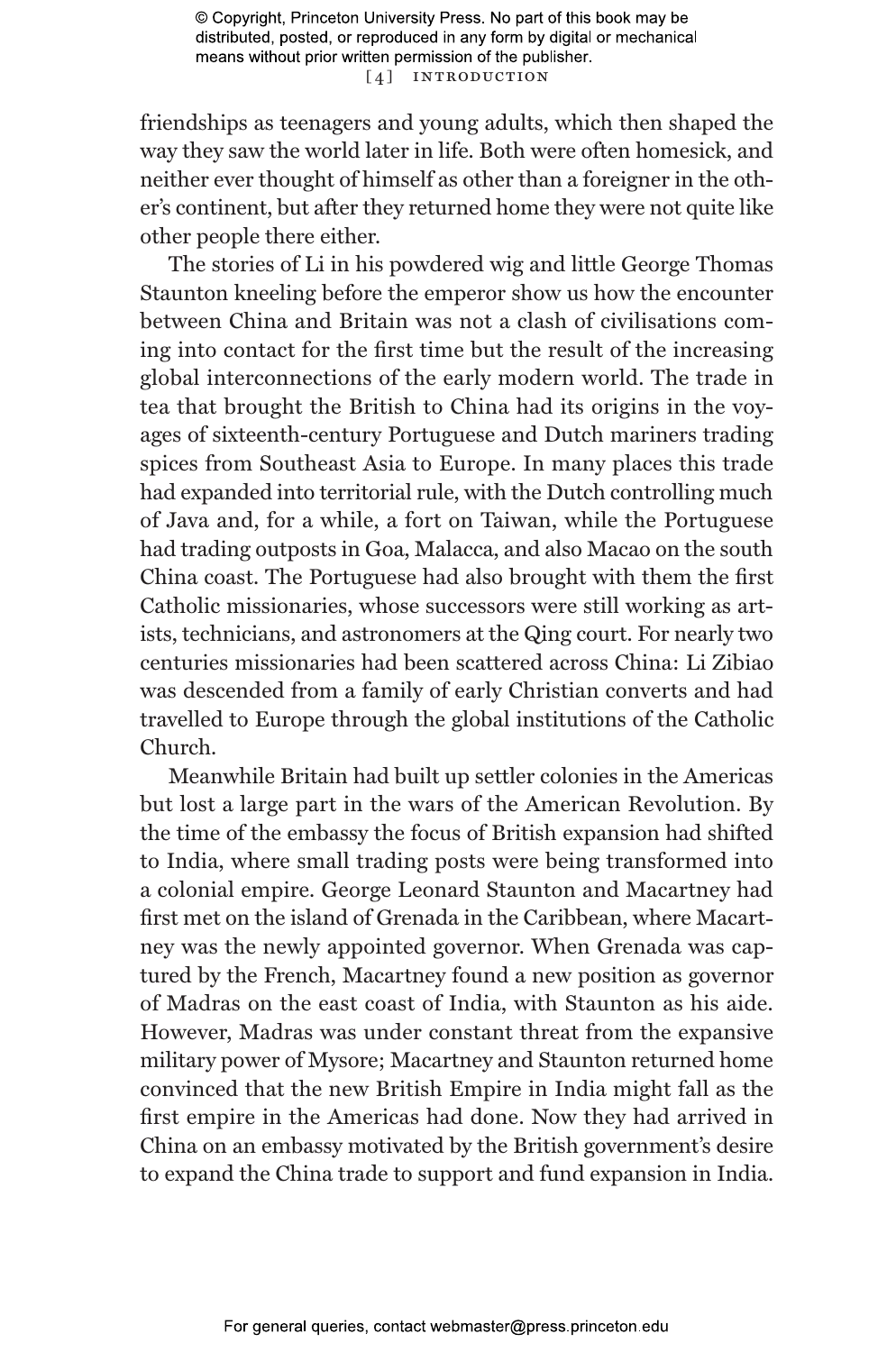© Copyright, Princeton University Press. No part of this book may be distributed, posted, or reproduced in any form by digital or mechanical means without prior written permission of the publisher. INTRODUCTION [5]

George Thomas Staunton was born in 1781, the year his father set off for Madras, and as he grew up this interconnected world was reshaped by the expansion and consolidation of British power in India. Fukang'an, who had been campaigning against the expansive Gurkha state on the southern frontier of Tibet at the time of the Macartney embassy, had heard of the British as an Indian power, but they were not at that point a significant military issue for him. In the years that followed, however, what had been a string of small, and often threatened, British coastal possessions in India was transformed into a vast colonial state. The same process also brought the great warships of the British navy to hover threateningly off the south China coast in their wars against the French and Americans.

The early lives of Li Zibiao and George Thomas Staunton illustrate the extent to which by the time of the Macartney embassy China and Britain, Europe, and the Americas were already deeply interconnected through trade, religion, and finance. And from Li's point of view the Macartney embassy was a success: there were meaningful negotiations, even if the British did not achieve their original goals, and when the embassy departed both the British and the Qing officials were satisfied with the results and optimistic for the future. However, by the early years of the nineteenth century the position of people with the skills needed to interpret became increasingly dangerous. Staunton became a famous translator of Chinese and a banker for the British trade with China, but after the British naval occupation of Macao in 1808 two of his close Chinese friends were sent into exile, and he himself had to flee when the Jiaqing emperor, Qianlong's successor, began to threaten him personally. Jiaqing also cracked down hard on Catholicism as a foreign religion, driving Li into hiding and expelling the last of the European missionaries who had worked for the court since the arrival of the Jesuits in the sixteenth century. When in 1838 Lin Zexu, who was both intelligent and keen to discover more about the British, arrived to take charge in Canton with a policy on opium that was based largely on available written Chinese sources, he sometimes seemed to know even less than the Qianlong emperor had done. As a result he precipitated a war that many Chinese who had lived overseas or worked with the foreigners in the city must have known could not be won.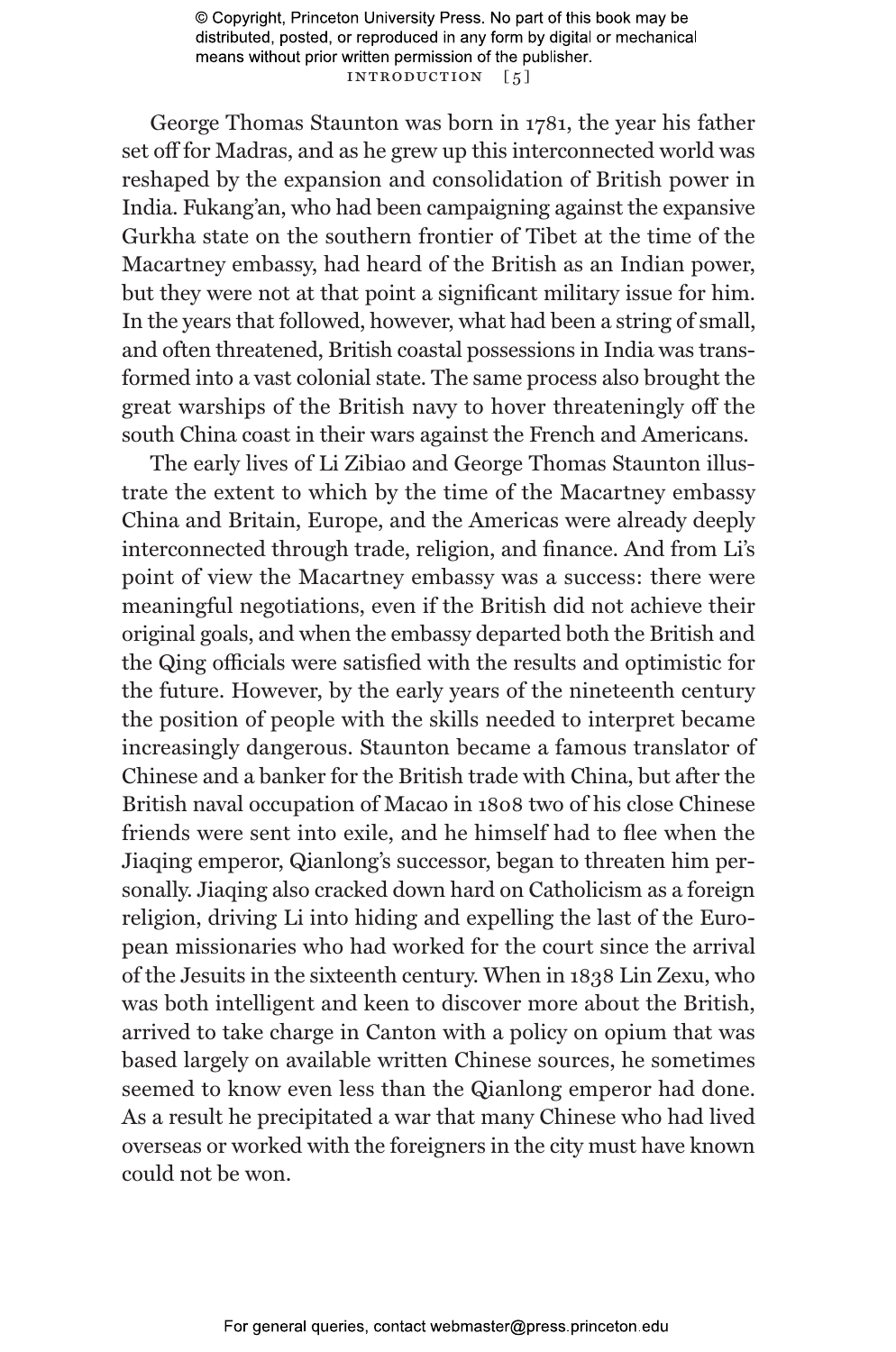© Copyright, Princeton University Press. No part of this book may be distributed, posted, or reproduced in any form by digital or mechanical means without prior written permission of the publisher. [6] INTRODUCTION

This book focuses on Li and Staunton as interpreters and thus on foreign affairs, but set against the backdrop of China's interconnections with the early modern world and its transformation into a world of imperialism and violent conflict. Those conflicts have long been explained by Qing China's ignorance of the outside world and in particular the difficulty of adjusting China's ancient tribute system to the new world of modern international relations. This idea has been deeply rooted since the nineteenth century, when British imperialists first saw it as an excuse for war. Later Chinese nationalists used it to attack the Qing dynasty and justify their own revolution, embedding it deep in the history of the modern Chinese state.<sup>6</sup>

The ideal of the Chinese state as the centre of civilisation to which outsiders would naturally come bringing gifts as a sign of homage was indeed both ancient and powerful. Indeed it has recently been revived by scholars of international relations in China who use it to explain and justify China's current aspirations to exert increasing influence in Southeast Asia and beyond.7 However, for the Qing dynasty this was often a powerful ideal rather than a representation of the world as it was, at least from the point of view of the emperor. The dynasty was founded by Manchu warriors who conquered China in the seventeenth century, and the institutions they built to run their empire contained elements of their own heritage, which was significantly different from classical Chinese tradition.8 Well into the nineteenth century decisions on relations with foreign states remained a prerogative of the emperor and his closest courtiers, many of whom were Manchu. As we have learned more of the details of their policy making it has become increasingly obvious that decisions were also driven by the practical politics of the day. The dynasty's changing relations with Korea, long seen as the model tributary, are one example of this, but so is the value of tribute items as a source of revenue to the state.<sup>9</sup>

We have also long been aware of the importance of contacts with Europe and later America: the Jesuit mission to China that began in the sixteenth century and the huge expansion of trade in the eighteenth century. The years after the Macartney embassy marked a crucial turning point in these contacts. Britain's empire, which had seemed near collapse with the loss of the American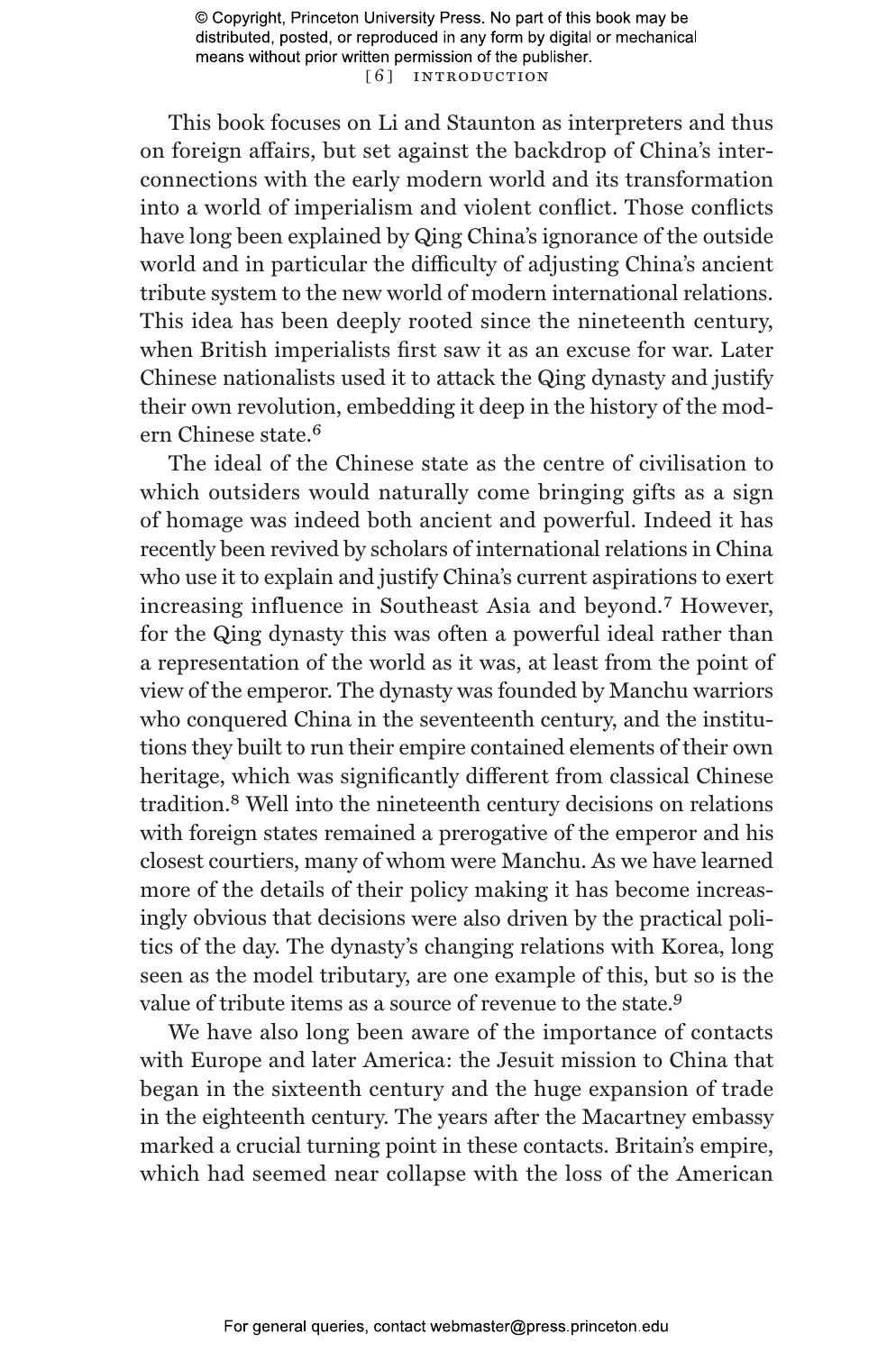© Copyright, Princeton University Press. No part of this book may be distributed, posted, or reproduced in any form by digital or mechanical means without prior written permission of the publisher. INTRODUCTION [7]

colonies, had shifted east and moved into a second phase with the consolidation of control in India. Mentally justifying colonial rule in India dramatically changed British ideas about non-Europeans and had a major effect on how they saw China and the Chinese. At the same time diplomatic relations between European states were also being transformed as the result of the French Revolution. For centuries European diplomacy had been negotiated between princes and emperors whose social status was a matter of formal hierarchy, but around the start of the nineteenth century the modern ideal of diplomacy between equal sovereign states was beginning to take hold.10

In China too this period marked a turning point, with the death of Qianlong revealing a financial crisis that was to dominate policy making throughout the nineteenth century. While Britain fought against France and accustomed itself to the new technology of a national debt that enabled it to build the massive warships that came to threaten the south China coast, the Qing struggled to raise sufficient finances for its everyday administration and was in no position to make major investments in the military.11 This crisis drove Qing officials to policies controlling foreign contacts that deeply affected the lives of Li and Staunton. I argue that these policies were part of a wider reshaping of how Chinese saw the world as officials reinvigorated elements of classical thinking, including the rituals of the tribute system, as part of their political response to the British naval threat.

The lives of Li Zibiao and George Thomas Staunton help us to understand these changes because as interpreters they allow us to focus on exactly how contacts between states worked. Lawrence Wong, who sees translation problems as a key to understanding China's early relations with Britain, has written extensively on the interpreters of the period. Although in this book I argue that the threat of British naval power was the driving force behind Qing official ignorance of the West, I share Wong's argument that interpreting is crucial to diplomacy because translation between two languages as different as Chinese and English can never be a simple or transparent process.12 Diplomatic interpreting is a powerful role, especially in a context with relatively few other people with the necessary language skills. During the Macartney embassy Li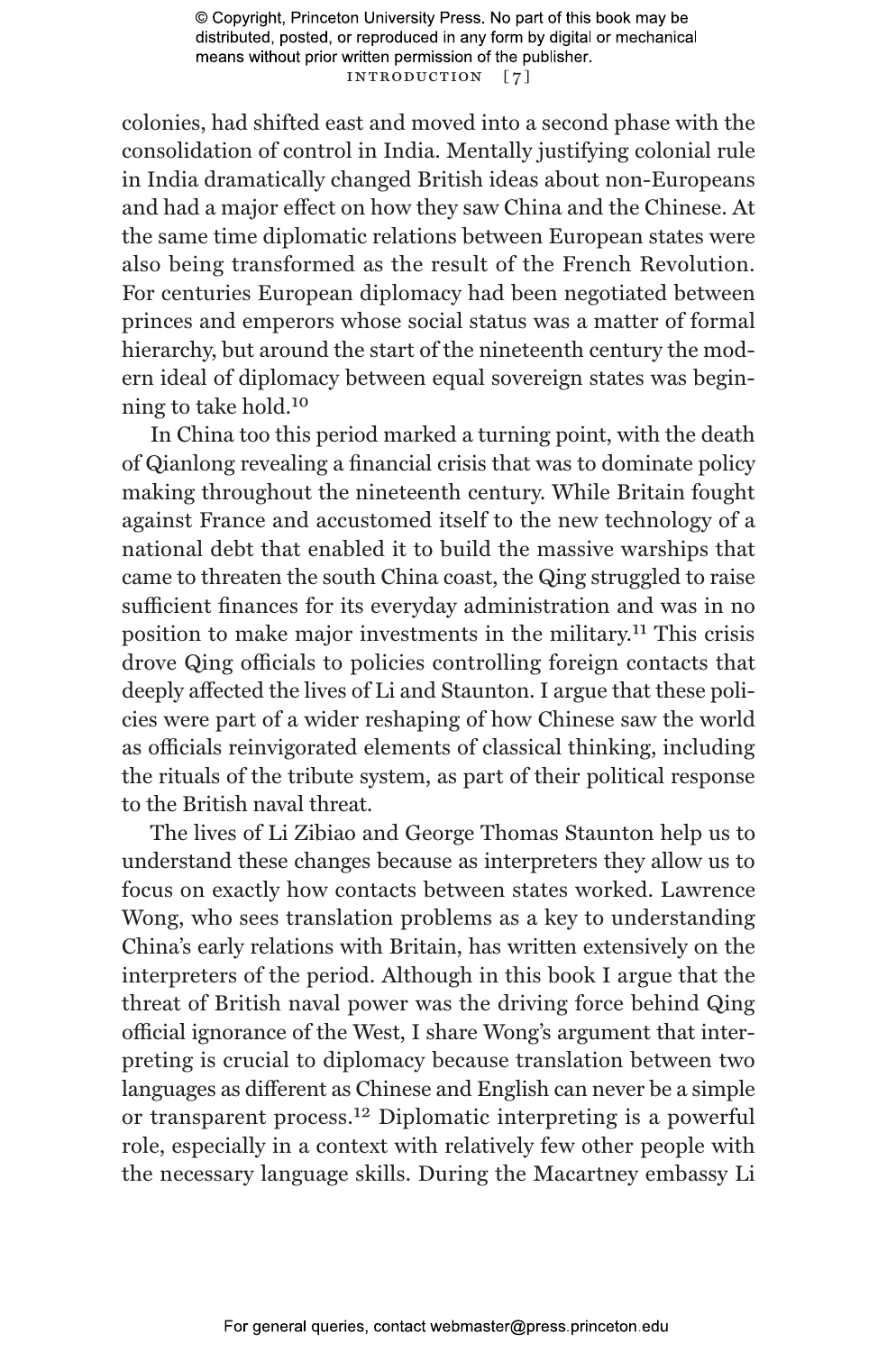© Copyright, Princeton University Press. No part of this book may be distributed, posted, or reproduced in any form by digital or mechanical means without prior written permission of the publisher. [ 8 ] Introduct ion

translated both into and out of Chinese, and most of the time no one else could understand what he was saying. Even today, when professional interpreters are often women imagined as invisible voices, diplomatic interpreting carries with it power: top leaders may have personal interpreters, and high-ranking diplomats may be called in to interpret for important negotiations.<sup>13</sup>

The power of the interpreter arises from the nature of translation. Today we often talk about flows of information from one place to another, but all information is shaped as it is presented. The translator begins by selecting what is to be made available and must then choose whether to stick closely to the original, in which case the translation is likely to sound exotic, or whether to write the text as if it had originally been written in the reader's language. When the information is being presented to political decision makers, these decisions are often crucial. The most famous example is the term *yi*, which was often used by the Chinese to refer to the British. Both Li and Staunton understood it to mean foreigners, but in the 1830s British writers in favour of war insisted on translating it as barbarian, a term that was widely picked up by British members of Parliament. Staunton complained vociferously that this translation was morally wrong because it "tends to widen the breach between us and the Chinese<sup>"14</sup>

The spoken interpreter must make all the same choices as a written translator but at speed and must also operate in a social context where cultural attitudes may be quite different between the two parties. Even the most accurate and professional interpreter today can convey only part of what is said, unless given a document to prepare in advance. Simultaneous interpreting, where the interpreter listens and speaks at the same time, is a twentieth-century invention. Previously all interpreting was consecutive: the interpreter listened to what was said and then expressed it in the other language.15 In this context the interpreter's choices and decisions become even more important.

Spoken interpreting is a difficult subject for the historian because in an age before recording, the spoken word vanished instantaneously. We can only guess how Staunton and Li worked as interpreters from their written translations, complicated in Li's case by the fact that these are hard to identify and only fragments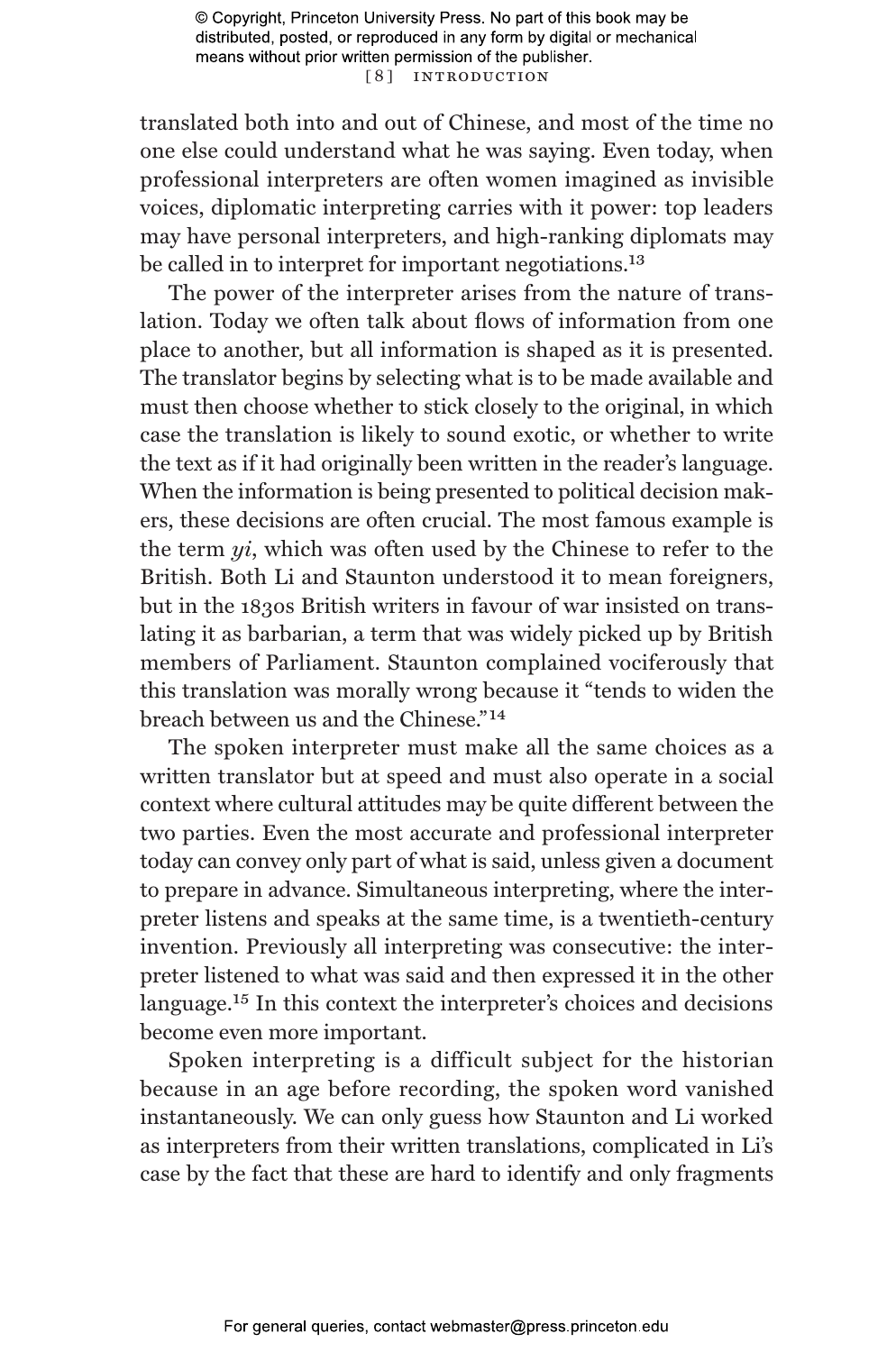© Copyright, Princeton University Press. No part of this book may be distributed, posted, or reproduced in any form by digital or mechanical means without prior written permission of the publisher. INTRODUCTION [9]

survive. As far as we know Li did not take notes, and it is unlikely that he could have remembered what Macartney had said word for word, so as he listened he had to decide what main points he needed to get across. He also had to choose the right tone and manner, which fitted with what Macartney wanted to convey and would be acceptable to the Qianlong emperor. What the emperor and his officials heard and how they responded would inevitably be shaped by Li's choices as interpreter as well as what Macartney had said.

Successful interpreting was far more than a matter of linguistic competence. Like many interpreters of this period, Li Zibiao often acted more as a negotiator than as a translator. Although there was an ideal of the interpreter as someone who simply translated spoken words from one language into another, that was not the normal expectation in the eighteenth century.16 Interpreting for Macartney and Qing officials in Beijing, Li quite often shuttled between the two sides, who might not even be in the same room. He described this as explaining "the mind of the ambassador" to Qing officials.<sup>17</sup> This gave him a great deal of discretion, most notably to introduce an item of his own into the negotiations.

It was this power that made interpreting so dangerous. The interpreter's language skills were inevitably the result of deep immersion in the other side's culture, and national identity was obviously an issue that caused distrust. However, so were social class, institutional interests, and factional politics: Li was acting on behalf of Catholics rather than from loyalty to either Macartney or China when he added his own item to the British requests. For similar reasons both the British and Chinese governments were extremely nervous about allowing the vested interests in the Canton trade to influence negotiations between the two states. Macartney chose Li Zibiao as an interpreter in large part because he saw himself as acting on behalf of the British government and therefore wanted to avoid an interpreter connected to the East India Company. Much later, during the Opium War, Qing negotiators chose to accept British interpreters they loathed rather than use the Chinese merchants and their employees who could speak English.

The story of the interpreters teaches us the crucial importance of foreign language skills to dealing with another culture, the many problems of trust that this poses, and the dangers faced by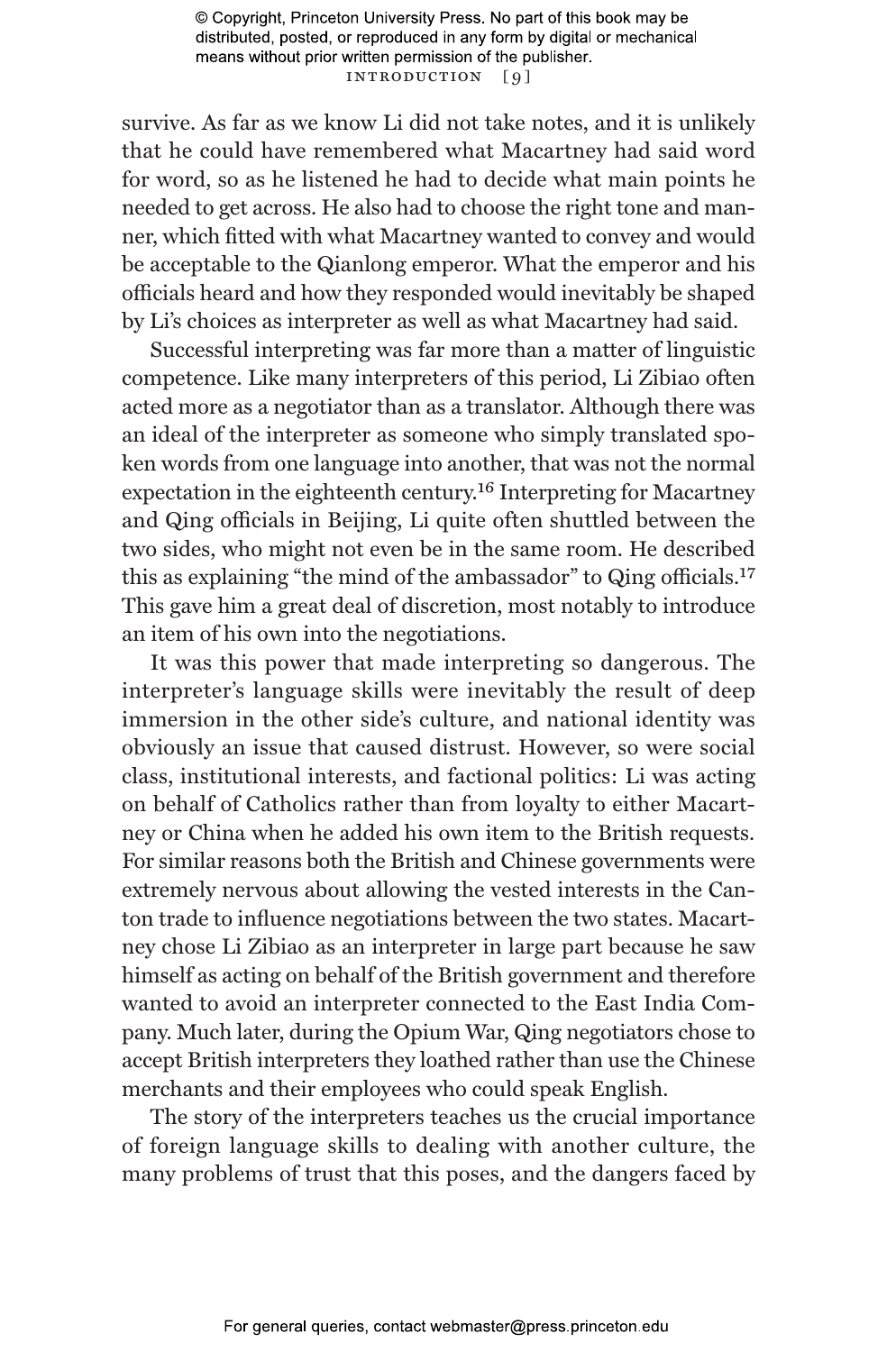© Copyright, Princeton University Press. No part of this book may be distributed, posted, or reproduced in any form by digital or mechanical means without prior written permission of the publisher. [10] INTRODUCTION

interpreters when political tensions between states harden. In early nineteenth-century China that happened as a result of the expansion of British power in India. The argument of this book is that there were quite a few people in China who knew a great deal about Europe, but the British threat made that knowledge so dangerous that it came to be hidden.

The Macartney embassy has fascinated generations of historians in part because it is a puzzle. Macartney's diary is full of complaints that he could not understand why the Chinese officials he met behaved as they did. Today we know much more about Qianlong's official decision making from the Qing archives, but much remains unknown: Why was Macartney asked about wars that were taking place on the frontier of Britain's Indian empire in the Himalayas? What was the role of the dynasty's experts on its north-western frontiers in decision making about the British? How much did they know about the European powers? And how much did Qianlong himself know? We can discover only what was written down and preserved, but in the dangerous world of Qing court politics the closer men came to the centre the fewer private records they kept. Thinking about interpreting is valuable in part because it puts the informal meeting and the spoken word back at the heart of political decision making, and this reminds us how much there is that we cannot know. We remember that knowledge itself is a powerful political tool, and this puts the problem of knowledge back at the centre of our interpretation of China's relations with the West.

In addition, it is important to recognise that deception has always been part of diplomatic negotiations, and even genuine ignorance can be strategic for political decision makers.18 Both the Chinese and the British wrote that the other side was naturally deceitful. This was not in fact always the case: the trade at Canton was successful because both sides were scrupulously honest in their dealings, and large deals relied entirely on the honour and credit of the merchants involved. However, there is no question that during the course of their diplomatic interactions both sides did at times deceive each other: on the famous question of whether or not Macartney fell to his knees and bowed his head to the ground before Qianlong the Chinese and English, evidence is contradictory: it is clear that some deception must have occurred. Even when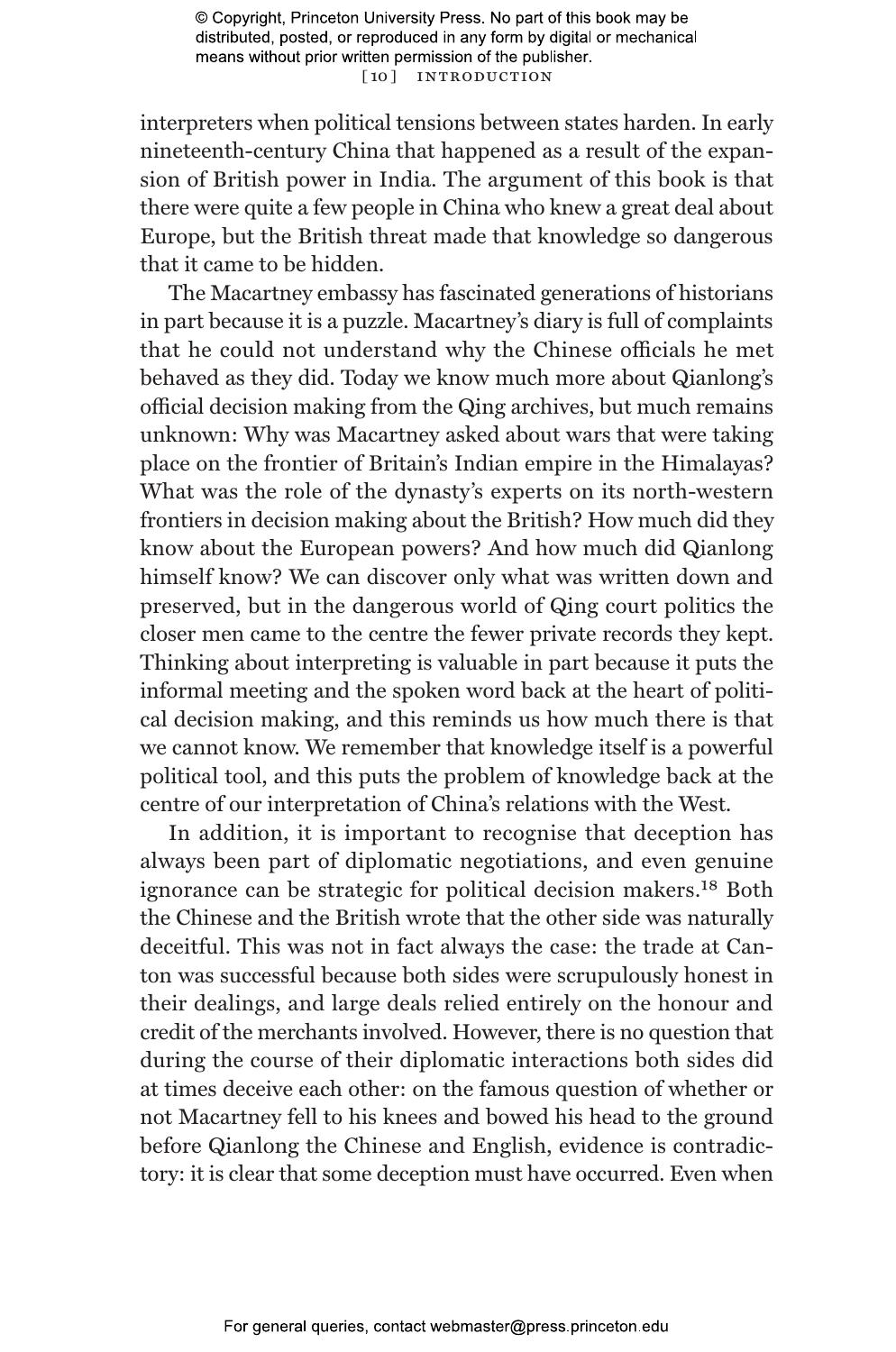we have written records of the negotiations we may not always be right to believe them.

This leads us into another puzzle: why was the Chinese state so badly informed about Britain in 1839 that its senior officials precipitated a war that they had no hope of winning? On the eve of the Opium War Lin Zexu, the imperial commissioner who had been sent to Canton to put down the British-dominated opium trade, wrote to the emperor that a war against the British was likely to succeed because their tightly wrapped legs made it hard for them to bend and stretch so they would be unlikely to fight well on land.19 This implausible claim was made as part of a crucial decisionmaking process and after two centuries of intensive contact with Europeans. Part of the explanation is no doubt that, as has long been argued, Chinese elites placed a huge value on their own culture and looked down on the culture of others. It is also true that in China as in Europe elite adult men usually wanted to acquire their learning from books and not from common people like servants and seamen or even interpreters, who might in fact have a wider knowledge of the world.

Looking at Li and Staunton and the worlds in which they lived, we cannot simply say that Chinese people were ignorant of the West in this period. Ultimately readers of this book may still conclude that China in 1839 was isolated and ignorant of the West, but I hope you will be convinced that we need to think harder about who was ignorant and why. What knowledge of Europe existed in China in the early nineteenth century? And why did that knowledge not reach top decision makers? These are questions that are impossible to answer, but thinking about them is no less important for that reason.

Li Zibiao and George Thomas Staunton were asked to interpret because their language and cultural skills made them able to do so. They were not professional interpreters: Li was a Catholic priest and missionary, while Staunton's career in China was in trade as an employee of the British East India Company. However, unlike the professional linguists of the China trade whom we will also meet in this story, they interpreted for major diplomatic occasions, and it is possible to find out a great deal about them. Li wrote about his activities during the Macartney embassy to the Naples College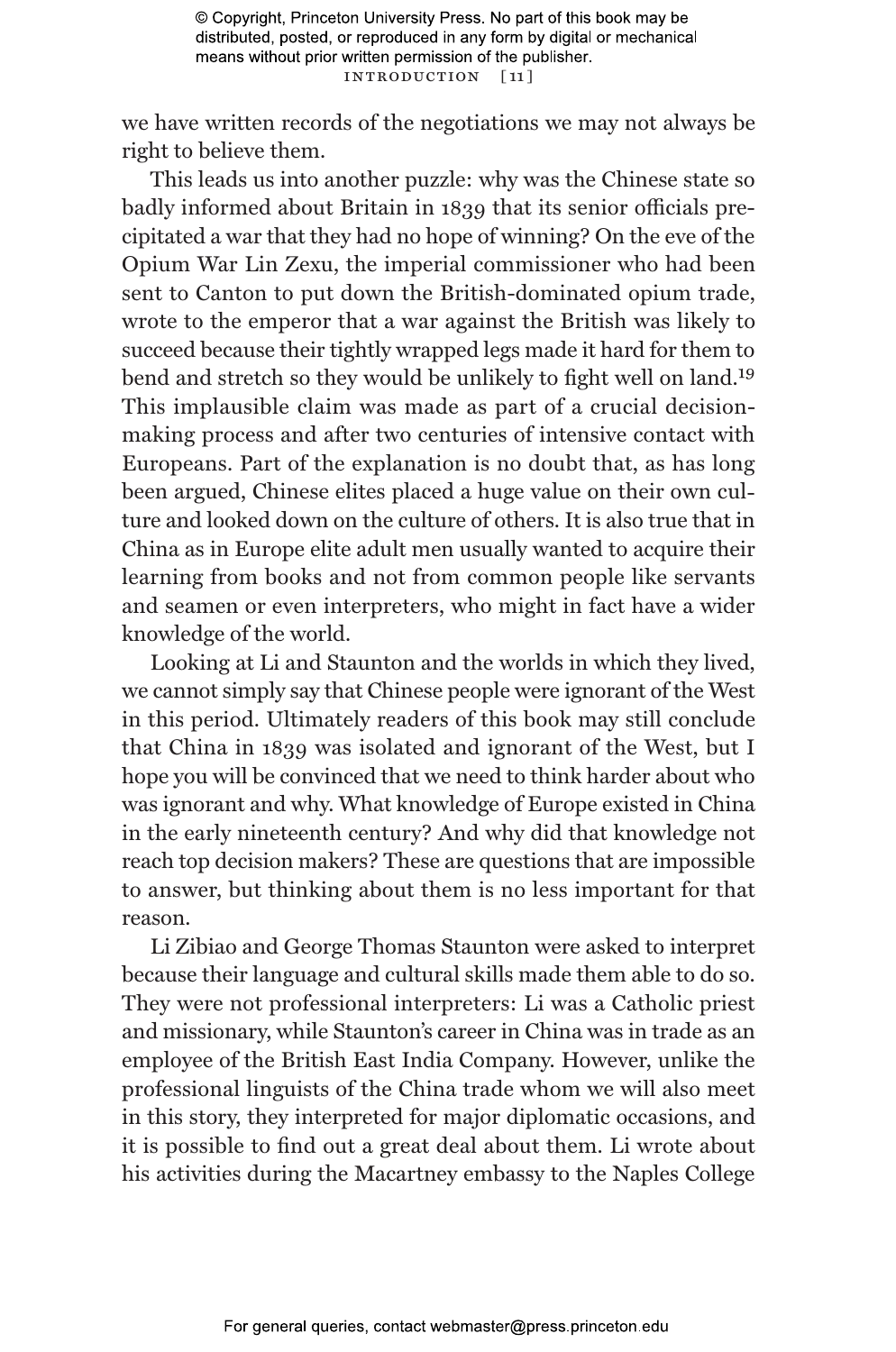© Copyright, Princeton University Press. No part of this book may be distributed, posted, or reproduced in any form by digital or mechanical means without prior written permission of the publisher. [12] INTRODUCTION

and to church superiors in Rome. In later life he continued to write annual reports for them and also wrote extensively to the younger Chinese students in the Naples College. Staunton was a prolific author wealthy enough to publish seventeen books, mostly at his own expense, which present the versions of his life that he hoped would be handed down to posterity. He cautiously burned almost all his correspondence, but he did preserve his childhood diary of the embassy, and his mother kept his letters from China. These sources lead to others: records of Li Zibiao's brother's career in the Qing military, the letters of Staunton's friend Li Yao written from prison in Canton, and many more.

To put these stories in context, this study uses the archives of the three great institutions that dominated China's relations with the West in this period: the Chinese state, the Catholic Church, and the British East India Company. The lives of Li Zibiao and George Thomas Staunton were shaped by these institutions and have mostly been studied through them. Michele Fatica, who was the first to write about Li Zibiao and his role in the Macartney embassy, did so as an expert on the history of the college in Naples where Chinese were being trained for the Catholic priesthood from the mid-eighteenth century.20 And Li Chen, who has written extensively on the impact of Staunton's ideas on Western understandings of Chinese law, sets his study in Canton's hybrid legal world in which commercial and criminal cases were constantly being negotiated between the two sides with their different legal traditions.21

The vast size and complexity of each of the great archives has meant that scholars have given lifetimes to studying each of them separately. Now the increasing number of archive publications and the availability of digital search engines make it possible to bring these archives together transforming our understanding of China's relations with the West in this period. Studies on the Jesuit mission to China have shown us Qianlong's grandfather Kangxi using his knowledge of Western mathematics to impress his courtiers and the personal networks that linked European and Chinese scholars in Beijing.22 The vast archives of the Canton trade, which stretch far beyond those of the British East India Company, are also being explored to reveal a world in which hundreds of Chinese came in and out of the foreign warehouses every day, wealthy English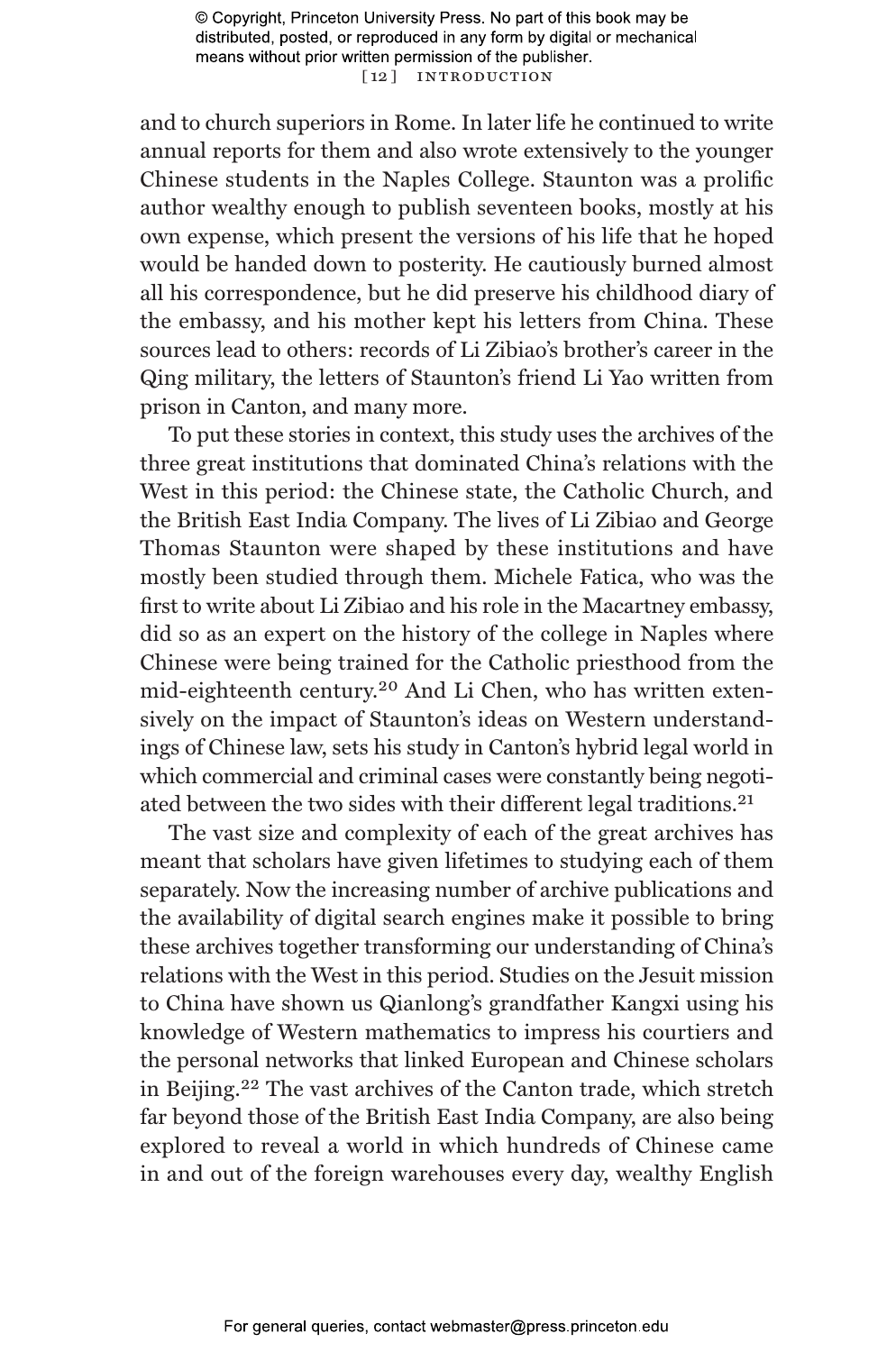© Copyright, Princeton University Press. No part of this book may be distributed, posted, or reproduced in any form by digital or mechanical means without prior written permission of the publisher. INTRODUCTION [13]

merchants dined on turtle soup with their Chinese counterparts, and even elite Chinese spoke English and invested in America.23 Scholars are now also beginning to uncover the ways in which the scale and value of this trade linked it to high politics in both Britain and China, not only through regular taxation but also through the Qianlong emperor's personal finances and the political influence of private British investors.24

In these archives Staunton and Li have a wealth of names that reflect the complexity of naming practices at the time combined with the cross-cultural histories that are at the centre of the this book. Staunton's mother had him christened Thomas, and this was the name he used as a child, but when George Leonard Staunton returned from India he wanted his boy called George like himself. So after his father's death he was usually addressed as Sir George and published as Sir George Staunton. In Chinese he was usually known as Sidangdong. To avoid confusing the reader I use his full formal name, George Thomas Staunton, and call his father George Leonard Staunton. Li Zibiao too I call by his formal name even though he probably never used it: as a child in China he would have been known by a nickname, and his surviving letters are signed Jacobus Ly or Giacomo Li and later in life, after he changed his surname, Jacobus May. The English called him Mr Plum (a translation of Li) but addressed him as Padre (Father) or Domine (Master). He is remembered in the Chinese village where he worked as Father Mie, which may have come from a translation of the English word "plum" back into another Chinese equivalent *mei*, but which also means Father Who (or Mr Nobody) in Cantonese.

The same complications apply to many of the other characters in this book, especially those based in Guangdong, where pidgin English was common. While the book is a biography of Li Zibiao and George Thomas Staunton, it also tells the stories of many others who lived between two cultures. There were young men known by nicknames that became their English names, like A Hiue, who came to England, and another friend of Staunton's, Wu Yacheng, who was known as Assing. Pan Youdu, the senior merchant who was Staunton's patron, is best known as Puankhequa, a business name that he inherited from his father and would pass on to his son, but Pan Youdu was also a Chinese scholar with relatives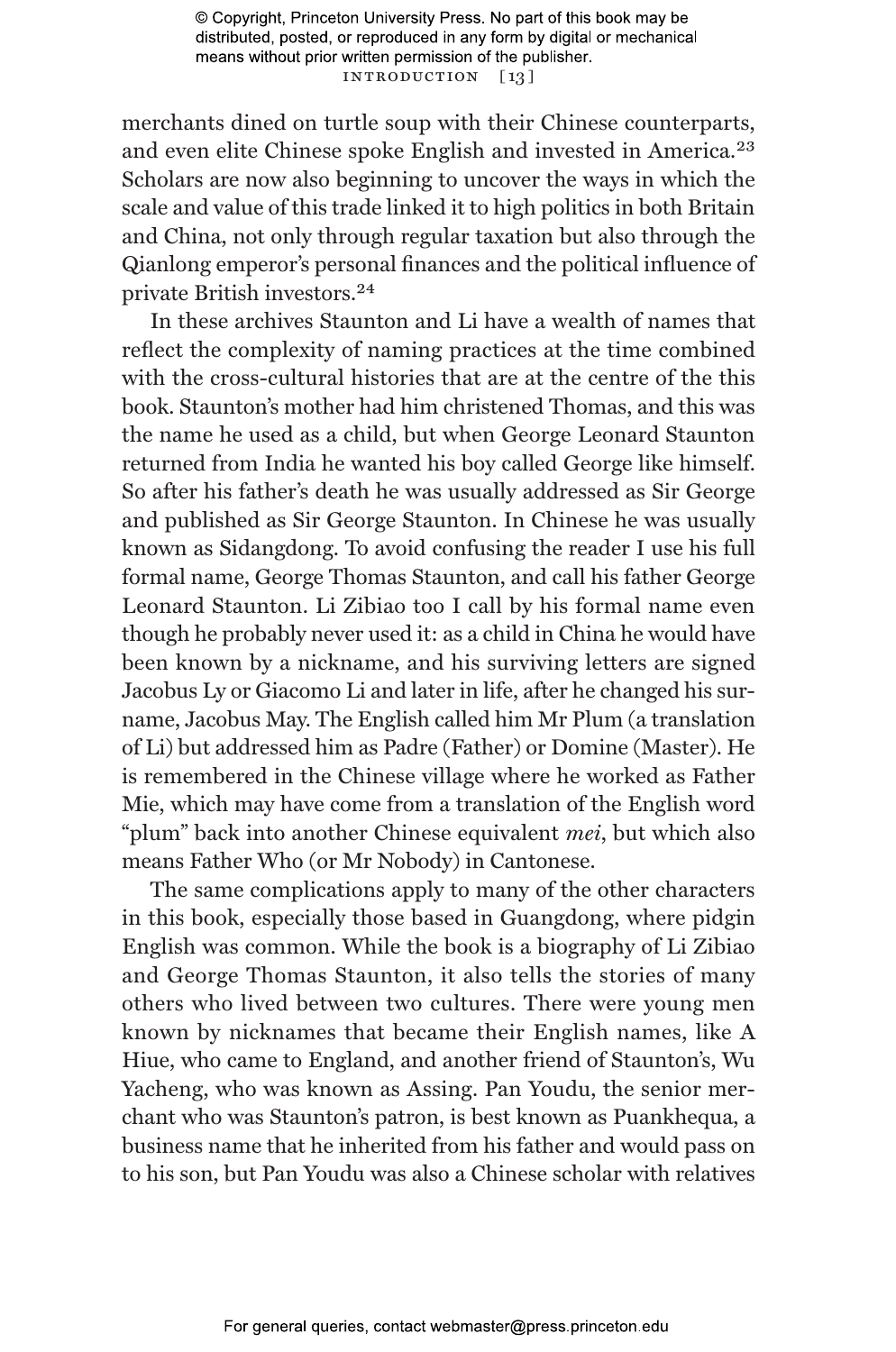© Copyright, Princeton University Press. No part of this book may be distributed, posted, or reproduced in any form by digital or mechanical means without prior written permission of the publisher. [14] INTRODUCTION

who were officials in the Qing court. Wherever possible I have used the modern transliteration of their Chinese names, even though these are often not the names by which they are best known. Giving the Anglicised names has the effect of smoothing over the very real differences between Chinese and Europeans and can also have the unfortunate result of implying that Chinese Catholics or people involved in the trade with Britain were somehow not quite Chinese. This is one of the mechanisms that has long excluded these people who lived in between cultures from national histories. I hope that this book will convince the reader that, on the contrary, they are an important part of those national histories.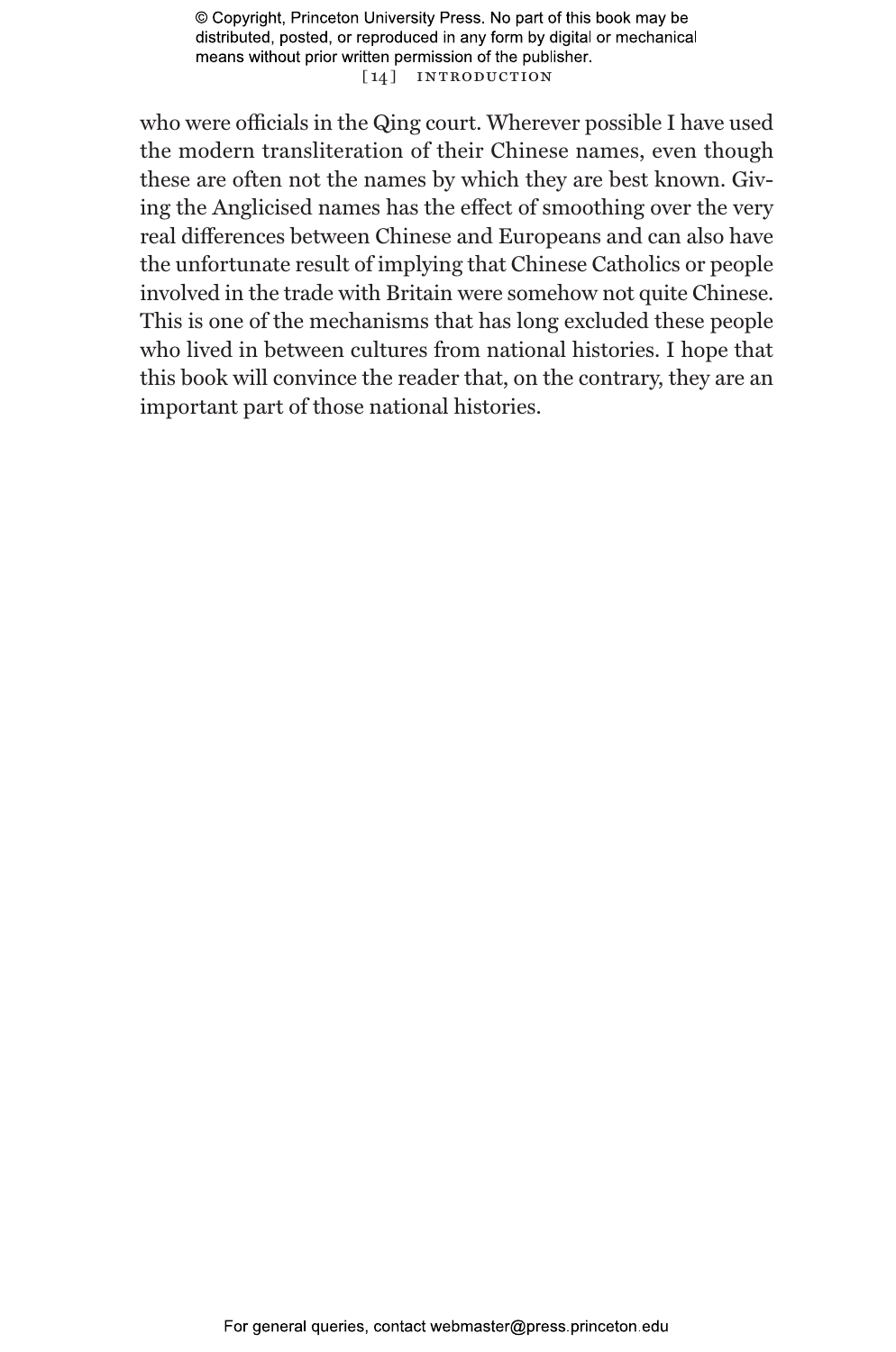© Copyright, Princeton University Press. No part of this book may be distributed, posted, or reproduced in any form by digital or mechanical means without prior written permission of the publisher.

#### Index

A Hiue, xi, 13, 142, 156–59, 165–67, 273 Agui, 116, 121 Alexander, William, xiii, 74, 76, 81, 96–97, 210; picture of audience with Qianlong, 114, 127–28, 236 Almeida, José Bernardo de, xiii, 109–10, 116, 170 America, 3–6, 30, 33, 159; and hong merchants, 178, 196–97; and Lin Zexu, 250–51; not the same as Britain 138; and War of 1812, 191, 195–200 Amherst embassy, 206–19; interpreting in, 208, 211–16; relations with Qing officials, 210, 212–16 Amherst, William Pitt, 206, 208–9, 213–18 Anglo-Chinese College, Malacca, 249, 256 Antonio (linguist), xiv, 91–92, 98–99 Assing. *See* Wu Shiqiong astronomy, 4, 18, 55, 125, 157, 174, 238 Austen, Francis, 185, Austen, Jane, 234 Ayew. *See* Li Yao Ball, Samuel, 174 banking, 28–29, 172–74, 196 barbarian (*yi*), idea of, 8, 137, 184, 200, 224, 270; and Chinese in Italy, 47; and Opium War, 245–46 Bao Peng, 255–56 Baring Francis, xiv, 67, 74, 90, 158–59 Baring, George, xiv, 159 Baring, Henry, xiv, 159, 172 Barrow, John, xi, 75, 174, 207, 234–35; on Macartney embassy, 73, 77, 98, 112, 135, 140, 212; as teacher to GT Staunton, 55, 68 Batavia, 80–83 Beijing, 215, 224; Macartney embassy in, 54, 95, 104, 108–11, 118, 126–30 Bengal, 32, 191, 250

Benson, George, xiii, 73 Bible, translation of 18, 185, 260, 271 Borgia, Giovanni Maria, xiii, 41, 46, 48, 226; Li Zibiao's correspondence with, 66–67, 88, 147, 230–31 botany, 55–58, 157 Brazil, 78–79, 198, 208 British attitudes to China and the Chinese, 41–42, 239–43, 256; and Amherst embassy, 207–10, 213–15, 217; and Cathcart embassy, 53; and Macartney embassy, 67–68, 97, 135–36. *See also* knowledge of China in Britain British empire, 4–7, 26, 30–33, 52, 195; ambitions in China, 67–68; Chinese knowledge of, 170, 252; in India, 31–36, 170. *See also* warships British state: army of, 4, 32–33, 252; finances of, 7, 53, 173–74; navy of, 72, 217 (*see also* warships) Brodie, Benjamin Collins, xi, 158, 168, 235; *Psychological Inquiries* of, 261–65, 267 Brodie, Peter (clergyman), xi, 28, 30, 157 Brodie, Peter Bellinger (lawyer), xi, 158, 175, 180, 235, 263–64 Browne, Henry, 89, 91–92 Buckinghamshire, Earl of, 207–8, 214 Buddhism, 23–24, 118, 123–25, 144–45 Burke, Edmund, 53, 67, 107 Burney, Fanny, 67 Cai Shiwen, 90

Canton trade, 3–4, 12–14, 92, 141–42, 159–60, 168, 195–97, 243; finances of, 13, 172–74, 186–87, 196–97; languages spoken in, 159–60; legal cases in, 160–64, 175–77, 186–92, 196–205; and Macartney embassy, 138–39; negotiations of 1814, 199–202; social life of, 12–13, 139, 169, 178–79; as a source of tax revenue, 13, 53, 103, 126, 186–89, 196, 217

[ 333 ]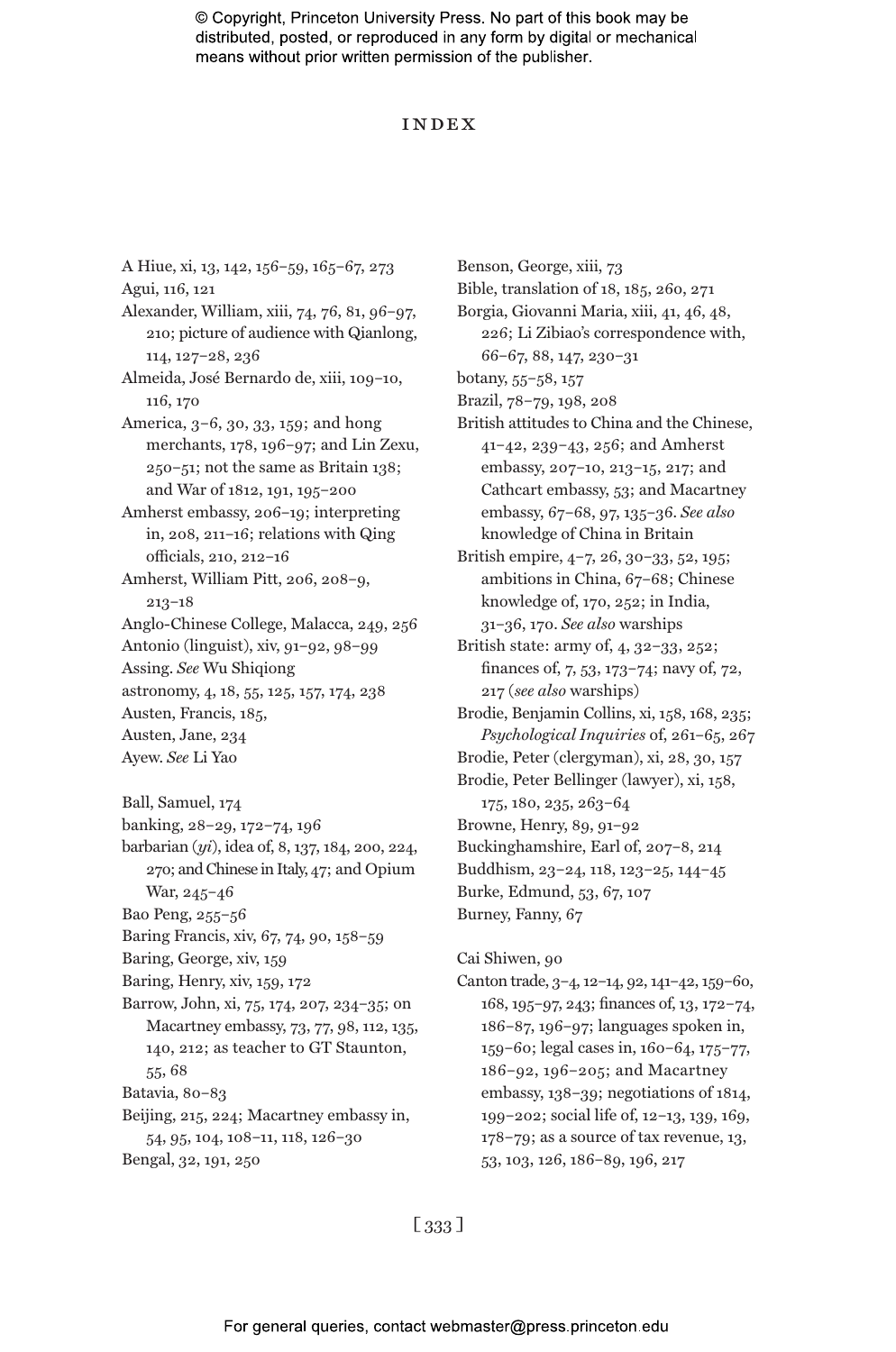© Copyright, Princeton University Press. No part of this book may be distributed, posted, or reproduced in any form by digital or mechanical means without prior written permission of the publisher. [ 334 ] index

Caribbean, 4, 26–30

- Catholic Church, 4, 12, 18, 25, 85, 149–51, 249; and British state, 65, 238, 240; and Chinese state, 4–5, 19–20, 26, 145, 150, 223–30; conversions to, 18–20, 22, 145, 228; in Gansu, 18–22, 24–25, 149–51, 229; missionary institutions of, 38–44, 48, 63, 91; sexuality in, 46, 149–50; in Shanxi, 143–46, 223–29, 268–69. *See also* Chinese Catholic priests, missionaries
- Changkya Rolpé Dorjé, 23–24

Changlin, 143, 145, 162, 187; and Macartney embassy, 94, 134–40

- Chengde, 67, 114–28, 211
- China. *See* Qing state
- Chinese attitudes to the West, 6–7, 10–11, 82; and Catholics, 18–22, 24–25, 47, 144; and elites, 165, 202, 224. *See also* knowledge of the West in China
- Chinese Catholic priests: as bishops, 229; education of, 21–25, 37–49; and Macartney embassy, 62–89, 92–142; as missionaries, 142–51, 223–32, 267–69
- Chinese College, Naples. *See* College of the Holy Family of Jesus Christ

Chinese (Han): in court politics, 24, 97, 102–3, 124, 115, 145, 184, 285; and foreign affairs, 7, 10–11, 184, 214, 248, 258

- Chinese language: Cantonese, 142, 159, 185, 214; dictionaries, 63, 69–70, 157, 178, 185; G. T. Staunton's study of, 68, 77, 142, 157, 159, 164, 166–67; mandarin, 63, 68, 159, 185; study of in Canton, 91, 139, 159, 175, 184–85; study of in Europe, 69–70, 185
- Chinese people overseas, 70, 250; in Britain, 70, 142, 155–56, 250; Catholics, 25, 37–49, 63–68, 85, 249; in Southeast Asia, 80–82, 85, 91, 249–50
- chinoiserie, 41–42, 239–43
- Cho, Paulo. *See* Ke Zongxiao
- Christianity. *See* Catholic Church, missionaries
- Chunqua. *See* Liu Dezhang
- Ciao, Camillus. *See* Guo Ruwang
- class, social. *See* social class
- College of the Holy Family of Jesus Christ, (Naples College, Chinese College), 12,

21, 38–48, 62–63, 67; Chinese students of, 25, 83, 89, 141–2, 147, 167, 225; Li Zibiao's correspondence with, 66, 110, 117, 147–48, 150–151, 225, 230–31 Collins, Benjamin, 28–31, 51, 54 compradores, 159, 164–65, 197, 257 Confucianism, 23, 123, 145, 160, 193, 217, 271; and Christianity, 144, 146, 223, 229–30, 260; and tribute rituals, 207, 211, 213 Consequa. *See* Pan Changyao Cozzolino, Filippe, 48 Crewe, John, xiii, 73 Daoguang emperor, xii, 217, 229, 247–48, 256, 273 deception, 10, 120–21, 126–28, 133, 217 degree holders, 22, 146, 162, 197 Denman, Thomas, xi, 158, 235 dictionaries, 63, 69–70, 157, 178, 185

- Dilettanti, Society of, 238–39, 260
- Dinwiddie, James, 73, 140
- diplomacy, 7, 23–24, 28, 124, 185, 233; and interpreting, 7–8, 10–11, 64. *See also* embassies Drury, William, xiv, 183–84, 197

duels, 35, 165

- Dundas, Henry, xiii, 53, 6, 67, 106
- Dutch East Indies Company, 80, 82–83
- East India Company, 12, 32–33, 53, 194, 242, 247–48; Canton factory of, 89–92, 159, 172, 186, 190, 196, 209; conflicts with British government, 32, 33–34, 53, 67; directors of, 67, 158–59, 199; finances of, 32–33, 53, 191; in India, 32–34, 53, 191; and Macartney embassy, 67, 73–74, 89–92, 129; ships' captains of, 174, 236

education: British, 27, 50–52, 54–58, 76–77, 158; Chinese, 22–23; in Naples, 38–45 elections, 233, 241–43

- Elliot, Charles, xiii, 248, 252, 254, 256
- Ellis, Henry, xiii, 208, 210, 212, 215, 217
- Elphinstone, John Fullerton, xiv, 162, 165, 182, 186–87, 191–93, 197–200, 207; Chinese staff in Britain, 250, 265
- Elphinstone, William, xiv, 182, 184, 207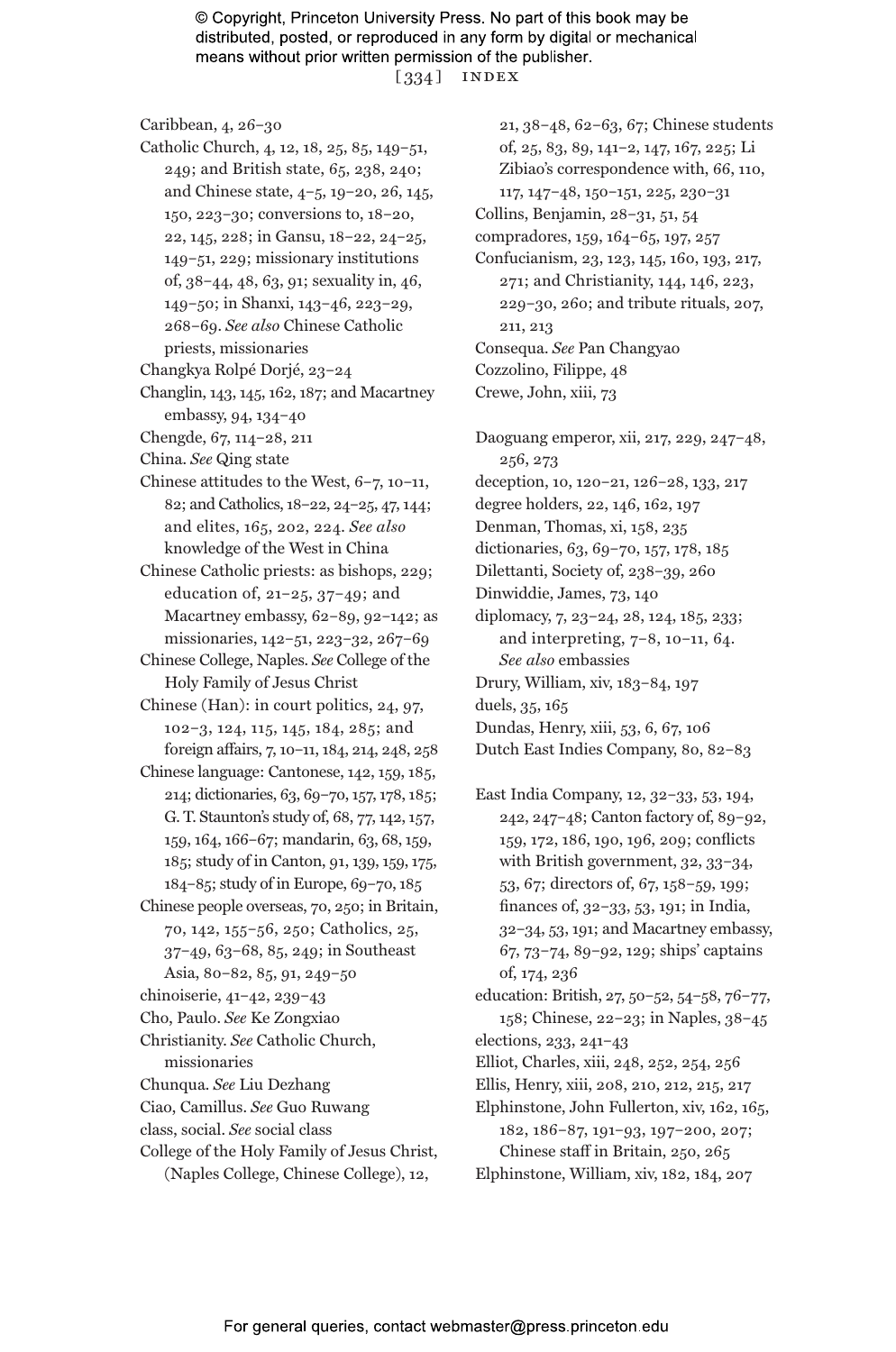© Copyright, Princeton University Press. No part of this book may be distributed, posted, or reproduced in any form by digital or mechanical means without prior written permission of the publisher. index [ 335 ]

- embassies to China, 52–53, 141, 155, 190; Amherst embassy, 206–19; Cathcart embassy, 53–54; Russian embassy of 1805, 211, 213. *See also* Macartney embassy
- English language (Chinese knowledge of), 135, 142, 159–60, 249
- Enlightenment, 44, 265
- examination system, 22, 43–45, 162, 229; and court politics, 95, 102, 123–24, 134, 145, 211, 248; for interpreters, 24, 123
- Fan Tiancheng (Simone Fan), 46, 149–50 Fatigati, Gennaro, xiii, 39, 41, 45–46, 63
- finances, 3, 5, 27, 208; of British state, 31–33, 53, 252; of China trade, 13, 172–74, 186–87, 196–97; of East India Company, 31–33, 53, 191; of Qing state, 6–7, 95–96, 102–3, 124–26, 138, 171, 186–87, 204, 217, 243, 247
- Flint, James, 70
- Fourmont, Etienne, 69
- Fox, Stephen, 28
- France: Chinese and, 25, 216; G. L. Staunton and, 27, 30, 54, 62, 97; revolution of, 54, 62, 65, 80, 148; sinology of, 69, 174; wars of, 7, 30, 32–33, 136, 141, 170–71, 183, 195, 207
- Franciscan Order, xiv, 19–20, 25
- friendship, 28, 30, 146, 168, 236–37, 239, 241, 271–74; on board ship, 76, 78, 80, 84; cross-cultural, 3–4, 41, 46, 48, 64, 76, 147–48, 165–66, 199–200, 217, 230–31, 265; and interpreting, 64, 88, 180, 182
- Fuchang'an, xii, 117, 122, 145
- Fujian, 85, 134, 162, 229, 257
- Fukang'an, xii, 5, 87, 89, 134, 136, 145; and Macartney embassy 2, 90, 107, 113, 116–17, 120, 122, 126, 130
- Galway, 26–7, 31, 51, 169, 239–40, 266 Gansu, 17–24, 149–50, 258, 268 gardens, 234, 238, 244, 261–62 George III, xii, 90–91, 112, 115–16, 120; Qianlong's letter to, 1, 130–34 George IV, xii, 200, 218 Gerbillon, Jean-François, 18

Germany, 55, 64–65, 259 gifts: in Amherst embassy, 208, 211, 213, 216; between the British and Songyun, 193, 198, 200; in Macartney embassy, 61, 68, 88, 95, 103–6, 108, 112, 114, 118, 128–30, 135, 137, 140 Gillan, Hugh, 114 Gnewqua. *See* Zheng Chongqian Gower, Ernest, xiv, 72–74, 78–79, 99 Grammont, Jean Baptiste, 109 Grand Council ( *junjichu*), 111, 117–18, 122–24 Grenada, 4, 27–31, 54 Guan Shiming, 121 Guanghui, xii, 212–13, 216 gun salutes, 77, 93–94, 193 Guo Ruwang (Giovanni Kuo or Camillus Ciao), xiii, 143, 149–50 Guo Shixun, xii, 90 Guo Yuanxing (Vitalis Kuo), xiii, 21–22, 24–25 Gurkha wars, 2, 5, 7, 101, 106–7, 117 Gützlaff, Karl, 256–57

Hainan, 88–89, 142–43 Haliburton, David, 34 Hampshire: Leigh Park, 233–39, 244–45, 260–63, 266–67; parliamentary politics of, 241–42, 253–54, 259–60. *See also* Portsmouth Han bannermen, 196–97 Han Chinese. *See* Chinese (Han) He Zhi (John Hochee), xiv, 166, 265–66 Herschel, William, 55 Heshen, xii; fall of, 145, 166; and Macartney embassy, 102–3, 111–12, 115–18, 122–24, 127–28, 130, 134, 140 Heshitai, xii, 213–15 Hickey, Thomas, 73, 76, 89 Hindostan (ship), 74, 133 HMS Alceste, 218–19 HMS Doris, 196

HMS Lion, 72–80, 83, 87–88, 95–97, 136, 141

Hobhouse, John, 254

Hochee, John. *See* He Zhi

- Holland, Lord, 28, 52
- Hong Kong, 256–57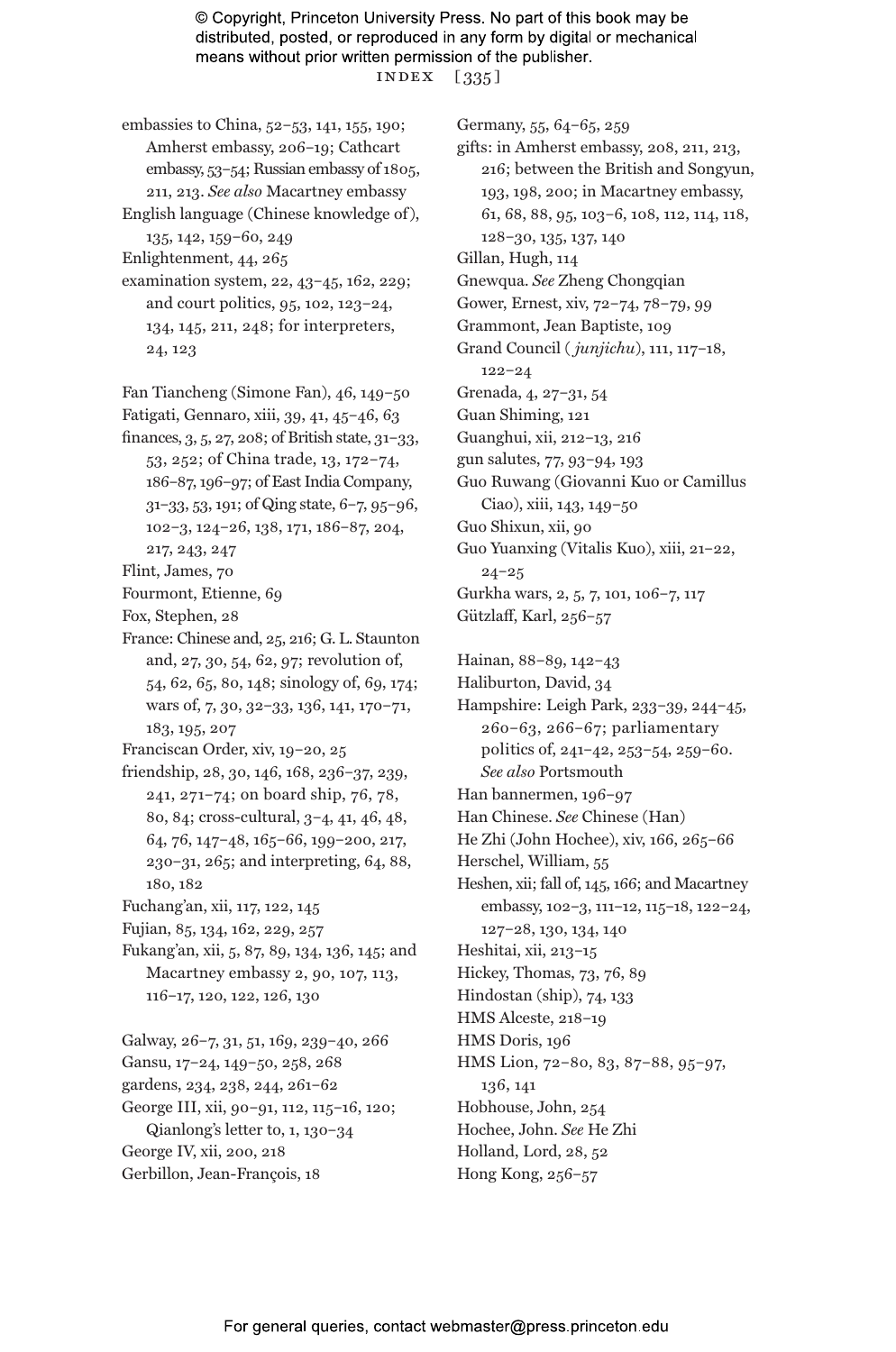© Copyright, Princeton University Press. No part of this book may be distributed, posted, or reproduced in any form by digital or mechanical means without prior written permission of the publisher. [ 336 ] index

hong merchants, 159-67, 169, 176-78, 201–4; debts of, 166–67, 173, 186–90, 192, 196–98; as interpreters, 89–90, 162–64, 171, 255–57, 271; official connections of, 14, 162, 195, 203–4, 233; social relations with British, 139, 169, 178–79. *See also* Pan Youdu

Houqua (Howqua). *See* Wu Bingjian

- Hüttner, Johann Christian, xi, 55, 62, 64, 73, 76, 77, 114, 260; as interpreter, 95, 100–3, 112, 125–26
- ignorance, 3, 6–7, 10–11, 69–71, 108, 251–52, 272–73. *See also* knowledge flows Imperial Household Department (*neiwufu*),

102–3, 122, 124, 126, 249

imperialism, 4–6, 33, 257, 274

India: British wars and expansion in, 4–5, 7, 10, 30–36, 68, 170, 207–10; and Canton trade, 159, 167, 196; Chinese in, 85, 250; finances of British rule in, 32–33, 36, 53, 191; interpreters in, 34–35, 197; Qing knowledge of, 5, 106–7, 117, 122, 125, 136, 183, 189, 251

indigenous priests. *See* Chinese Catholic priests

industrial revolution, 50, 55–56, 259–60 information. *See* knowledge flows

international law, 245, 250, 252, 256

- international relations: European system of, 67, 124, 244–45; of the Qing, 6–7, 87, 104–6, 118, 122, 124–25, 133, 184, 213, 237–38, 249. *See also* Opium War
- interpreters, 11; for Amherst embassy, 208, 211–16; for Chinese in London, 70; court missionaries as, 62, 109–10, 256; for East India Company, 70, 160, 175–76, 180, 184–85, 198; in India, 34, 197; institutions for, 105, 123, 184; linguists (*tongshi*), 91, 159–60, 195, 197–201; for Macartney embassy, 1–2, 61–63, 85–95, 98–101, 109–11, 125–31, 136–38; merchants as, 89–90, 94, 160–64, 250–51; Mongol, 123; and Opium War, 247, 249–51, 255–58; origins in frontier zones, 23, 26–27; status of, 32, 63, 91–92, 104–5, 108, 131, 208, 216, 257; Tibetan, 24; for tribute missions, 104–5; women as, 87

interpreting (spoken), 7–10, 270–73; and colonialism, 257; consecutive, 8, 94, 101, 127; dangers of, 5, 88, 91–92, 99–100, 129–30, 133–34, 176, 184, 198–203, 212, 247, 272–73; and diplomacy, 7–8; invisibility of, 8–9, 35, 129, 134, 136–37, 139; and Macartney embassy, 85–101, 104, 108–10, 122, 126–29, 133–34, 136–40; as negotiation, 9, 34–35, 101, 108, 127, 136–37, 162, 167, 255, 257; simultaneous, 8; and trust, 61–62; by writing, 88. *See also* translation (written)

Ireland, 26–28, 31, 51–54, 65, 67, 169, 217, 238–40, 266–67

Irish language, 27, 51

Italian language, 1, 41, 49, 67, 69, 71, 76, 112, 147, 150, 157

Italy, 25, 37–49, 62–64, 69, 143; missionaries from, 19–20, 268

Jakarta. *See* Batavia

Jartoux, Pierre, 19

Jehol. *See* Chengde

Jesuits, 6, 12–13, 18–19, 25, 38, 119, 216, 260; as interpreters and translators, 61, 218, 249; schools of, 27, 52–53, 66

- Jiang Youxian, xii, 196–97, 200–4, 211, 216–17, 219
- Jiaqing emperor, xii, 2, 118, 135, 210, 257; accession, 144–45, 166, 211; attitudes to British, 170, 182–84, 187, 192–93, 195, 200, 202, 207, 211–13, 216–19; attitudes to Christianity, 5, 150, 202, 223–25, 229; edicts against G. T.
- Staunton, 5, 203–4, 217–19
- Jiqing, xii, 162–64, 170
- Jovino, Francesco, xi, 19–20, 25, 69

*junjichu*. *See* Grand Council

Kangxi emperor, 12, 18–19, 25, 38, 237–38

Ke Zongxiao (Paulo Cho), iii, 24, 46, 48, 150; and Macartney embassy, 63–69, 74, 77–78, 87, 89, 92

- Kiakhta, Treaty of, 124–25
- king. *See* George III; George IV
- knowledge flows, 5, 8, 10–11, 182, 251, 272–73; and danger, 207, 216–07, 251–52; and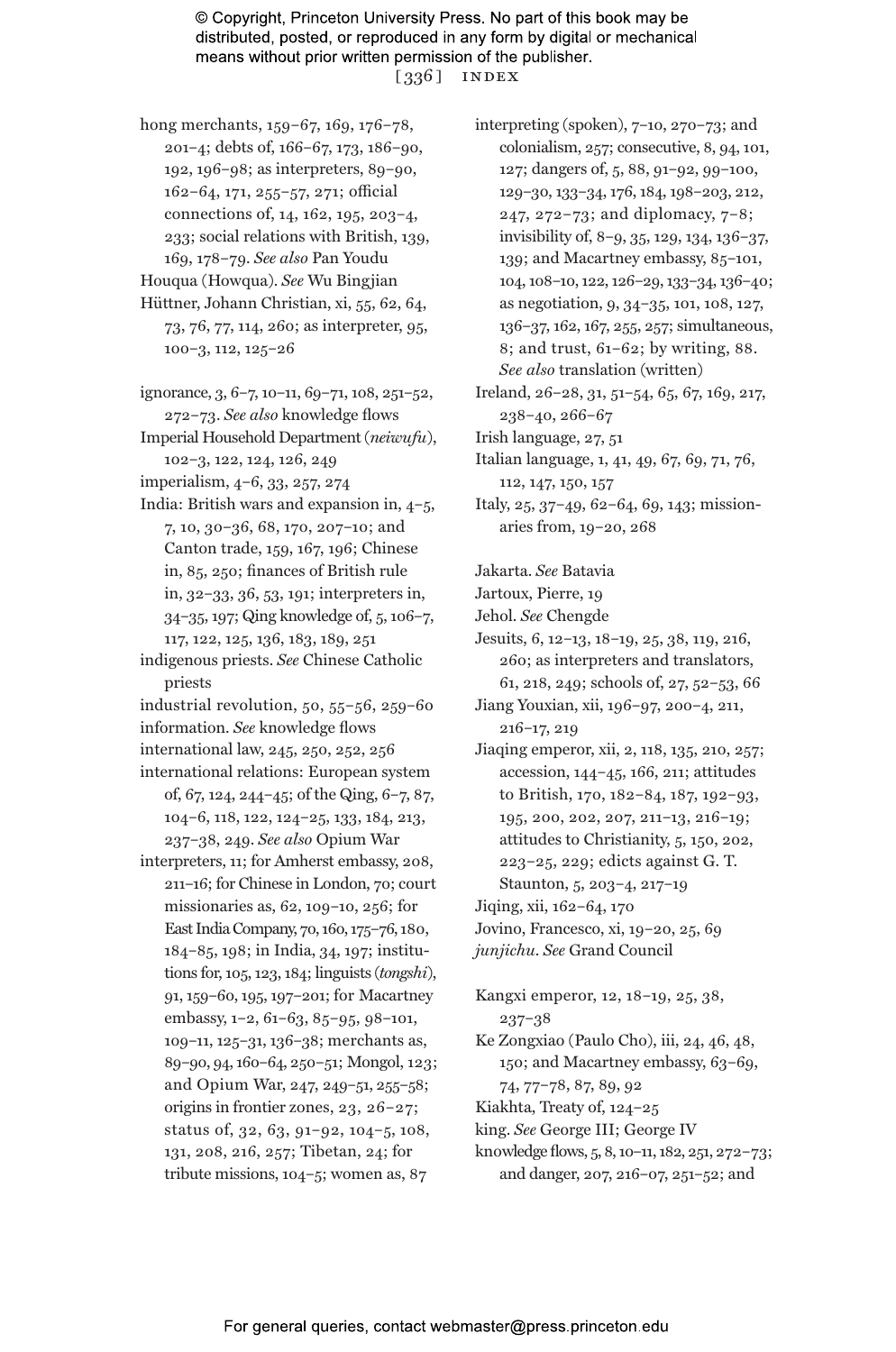© Copyright, Princeton University Press. No part of this book may be distributed, posted, or reproduced in any form by digital or mechanical means without prior written permission of the publisher. index [ 337 ]

social class, 70–71; and what is unknowable, 8, 10, 123, 251. *See also* deception; ignorance

knowledge of China in Britain, 67, 69–71, 272. *See also* British attitudes to China and the Chinese

- knowledge of the West in China, 10–11, 122–23, 258, 272–73; and Catholic missions, 25, 231–32; and Chinese who travelled overseas, 82, 231–32, 250; and Qing emperors, 3, 18, 25, 170, 182–84, 196–98, 203–5, 219, 223–52; and Qing officials, 92–94, 106–8, 117, 133, 135, 192–93, 216–17, 247–52. *See also* Chinese attitudes to the West
- kowtow, 186, 190, 239, 241; in the Amherst embassy, 207, 210–15, 218; in the Macartney embassy, 3, 10, 106, 108, 112, 114–18, 121
- Kuo, Giovanni. *See* Guo Ruwang
- Kuo Vitalis. *See* Guo Yuanxing

Landi, Luigi, xiv, 143, 146–47, 149–50

language learning, 272–74. *See also* Chinese language

Latin, 43, 45, 58, 68, 100, 147, 158, 184–85; interpreting and translation into, xii, 2, 19, 87, 90–91, 95, 101, 110, 112, 116, 126, 133, 136–38, 218, 249; spoken, 27, 37, 41, 49–50, 52, 54, 55, 64, 67, 73, 76–77, 91, 109–10

- law: and disputes in Canton, 12, 138, 160, 163–64, 175–77, 196, 201, 205; G. T. Staunton's interest in, xi, 163, 168–69, 175–80, 213, 235, 253, 262–63; international, 244–45, 250, 252–54, 256. *See also* Peter Bellinger Brodie
- Leigh Park, 233–39, 244–45, 260–67 Letondal, Claude, 91
- Li Fangji (Francisco), xi, 22, 24
- Li Jiong, xi, 22, 143–44, 229
- Li Yao (Aiyou, Ayew), xiv, 12, 165, 195–206, 224, 253, 272
- Li Zibiao, 3–4, 11, 13; childhood and family of, 17–19, 22–25, 92, 142–44, 149, 229; correspondence of, 144, 147–48, 230; in Europe, 37–49, 63–68; friendships of, 37, 41, 46–48, 76, 78, 84–85, 88, 126,

140–42, 146–48, 150, 226, 230–31; identity of, 9, 17–18, 22–23, 47, 107, 112–13, 115, 126, 128, 130, 140, 151, 225; as interpreter, 1–3, 7–9, 11, 62–63, 88–89, 91, 93, 98–101, 104, 107–16, 120, 122, 125–28, 136–40; linguistic skills of, 1, 3, 41–45, 68, 76, 85, 112, 131, 147; and Macartney embassy, 68, 72–79, 83, 85, 93, 98–99, 104, 107–18, 120, 126–41; as missionary, 126–28, 133–35, 141–50, 223–31, 268; as a possible bishop, 229; religious ideas of, 44–46, 146–48, 151, 230–32; social status of, 63–64, 66–7, 71, 74, 84, 99, 100–1, 118, 120, 131

- Li Zichang, xi, 142–43; and Macartney embassy, 92, 129–30; military career of, 22, 88–89
- Liang Fa (Liang Afa), xii, 249
- Liang Jinde, xii, 249–50, 255–58
- Liang Kentang, xii, 95, 100, 102, 104, 118
- Liangzhou (Wuwei), 17–25, 88, 144, 149–50, 238, 258

Lin Shuangwen rebellion, 89

Lin Zexu, xii, 5, 11, 247–52, 255, 258

Lindsay, Hugh, 244–45

- linguists (*tongshi*), xiv, 91, 139, 177, 190, 195, 250; Antonio, 91–92, 98–99; duties of 139, 157, 159–62, 166; risks to, 197–201, 218, 255–56. *See also* interpreters; Li Yao
- Liu Chengshu, xiv, 203–4
- Liu Dezhang (Chunqua), xiv, 160, 164–65, 167, 169, 198, 203–4
- London, 51, 53, 263, 267; Chinese in, 66–70, 250, 272; G. T. Staunton's life in, 168, 172–75, 194, 234–35, 237–43, 267
- Lu'an (Changzhi), 143–46, 268
- Lynch family of Galway, xi, 26–27, 51, 239, 266–67

Ma Yu, 92–94

Macao, xiii, 4, 109, 141–42, 190–91; British threats to, 5, 78, 170–41, 182–54, 190, 196–98, 206, 219; British life in, 166, 199, 203, 205, 208, 255; Catholic mission in, 24–25, 91, 141, 231, 236; interpreting and translation in, 89–93, 184, 198, 250, 255; people from, 82, 91–95, 98–102, 142, 268. *See also* Wu Yacheng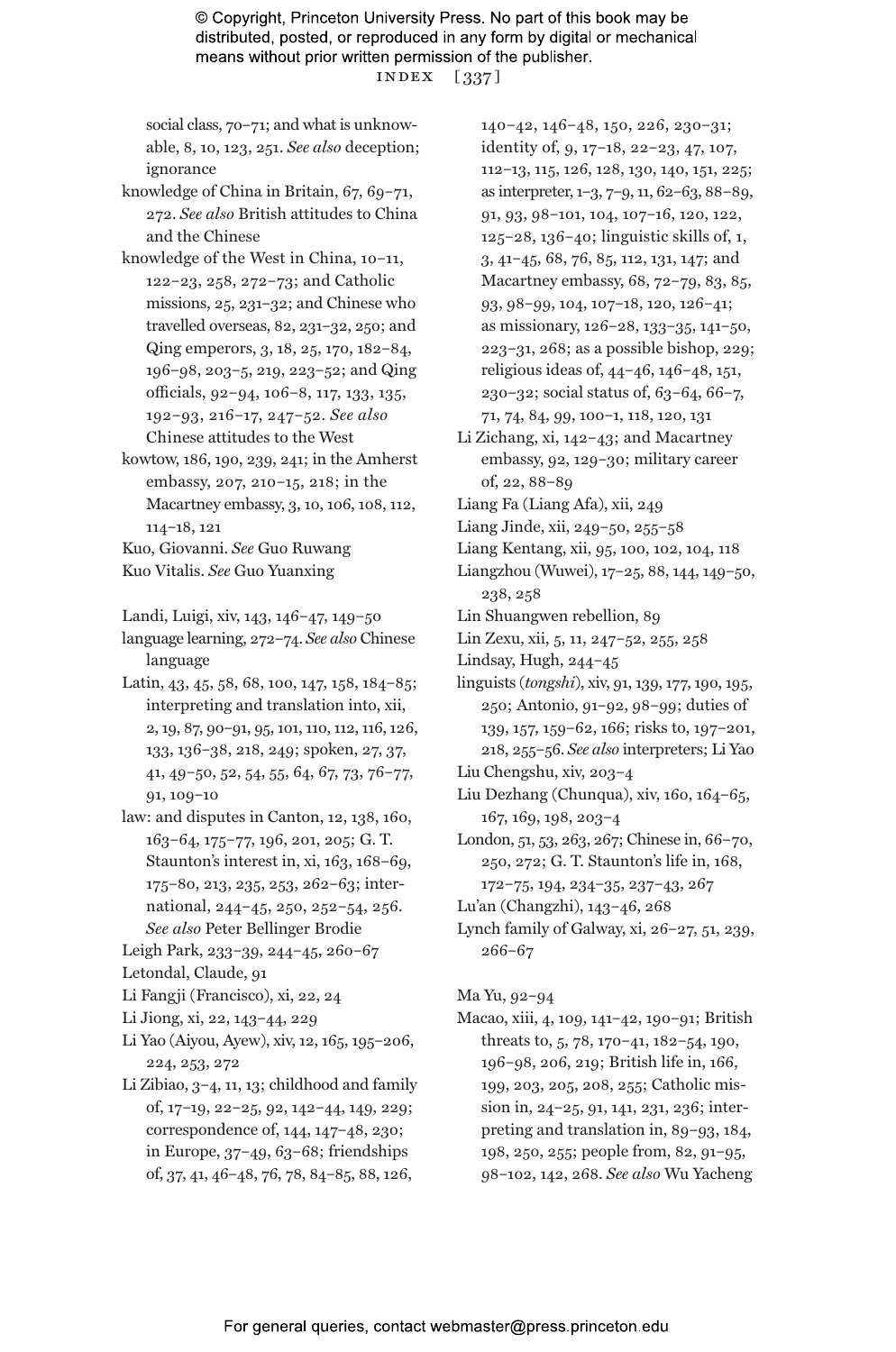© Copyright, Princeton University Press. No part of this book may be distributed, posted, or reproduced in any form by digital or mechanical means without prior written permission of the publisher. [ 338 ] index

Macao Translation Office, 90 Macao, William, 70 Macartney embassy, 54–140, 155; aims of, 54–55, 90, 116, 125–26, 130, 133, 138–39; gifts in, 68, 73–74, 101, 114, 118, 120, 129, 147, 267; images of, 114, 127–28; interpreting for, 1–2, 8–9, 61–63, 85–95, 98–101, 109–11, 125–31, 133, 136–38; military displays during, 108, 131; relations of with Qing officials, 95–98, 103–4, 115, 125, 130–31, 136; request for toleration of Christianity, 126–28, 133–34; residences of, 108–11, rituals of, 10, 106, 115, 117–22, 130; and science, 73, 135; trade of, 74, 95, 98, 133; translations for, 86, 89–91, 132–33, 136–38 Macartney, George, 28, 35–36, 52, 148; as ambassador to China, 1–2, 67, 73, 78–83, 89, 91, 94, 98–141, 155, 187; in Grenada, 29–30; in India, 32–33. *See also* Macartney embassy Macartney, Jane (nee Stuart), xiii, 28–30, 35, 52, 234 Machang, 143, 145, 230–31, 268 Mackintosh, William, 73, 82, 98, 114, 121–22, 127, 133 Madras, 4, 30–35, 167, 183 Madre de Dios, Rodrigo, xiii, 184, 198 Manchu language, 2, 23–24, 123, 218 Manchus, 1, 24, 115, 190, 216, 251–52, 118; in court politics 6, 95, 102–3, 117, 145; Han Chinese attitudes to, 24, 97, 115, 214 Mandello, Giambattista Cortenova da, xiv, 143–44, 146, 149–50 Manning, Thomas, 174, 179, 236 Maoletti, Giovanni, 19 Marchini, Giambattista, xiii, 91–92, 130, 141–42, 146, 166 masculinity, British, 35, 41, 50, 58, 78, 158, 234–35 Massei, Francesco, 47 Maxwell, Acheson, 73 Maxwell, Murray, xiv, 218–19 medicine, 27, 169–70 merchants, status of, 126, 208, 233 Millet, George, xiv, 174, 236

missionaries, 4, 229, 267–68; and Chinese language learning, 70, 166, 272;

Franciscan, 19–20, 143, 146–47, 149–51, 268; as interpreters, 61–62, 109–10, 184–85; Jesuit, 18–19, 38, 53, 146, 238, 249, 260; in Macao, 91–92, 130, 141–42, 146, 166; Protestant, 174–75, 235–37, 249–50, 256–57, 265; at the Qing court, 5, 91, 109–10, 116, 122, 150, 170; as translators, 18–19, 91, 133–34, 171, 184–86, 218–19, 256–57. *See also* Chinese Catholic priests; Robert Morrison Mongol language, 1–2, 123 Mongols, 2, 17, 118–19; in Liangzhou, 17, 23; as Qing officials, 123–26, 145, 212–17, 252. *See also* Songyun Montucci, Antonio, 69, 272

Moodely, Choleapah, 34–35

Morrison, John Robert, xiv, 256–57

Morrison, Robert, xiv, 174, 217, 234–38, 249, 265; as interpreter and translator, 184–86, 198, 200, 207–8, 212, 214, 218–19, 243–44, 271 Mysore, 4, 32–35, 52–53

Napier, William Lord, 243–5

Naples, 12, 19, 25, 37–49, 62–63, 85, 146–48; attitudes to China, 41, 52–53. *See also* College of the Holy Family of Jesus Christ *Narrative of the Chinese Embassy to the* 

*Khan of the Tourgouth Tartars*, 237–38 navy. *See* British State *neiwufu*. *See* Imperial Household Department

Nien, Vincenzo. *See* Yan Kuanren Ningbo, 70, 92, 94, 256 Ningxia, 18

Ommanney, John Acworth, 80 opium, 165, 265; Chinese state response to, 166, 190–91, 224 ; trade in, 159, 191, 198 Opium War, 5, 11, 247–58, 267, 274; interpreting and translation in, 247, 249–52, 255–57 orientalism, 209–10 Ottoman empire, 39, 41, 45, 118, 252 overseas Chinese. *See* Chinese people overseas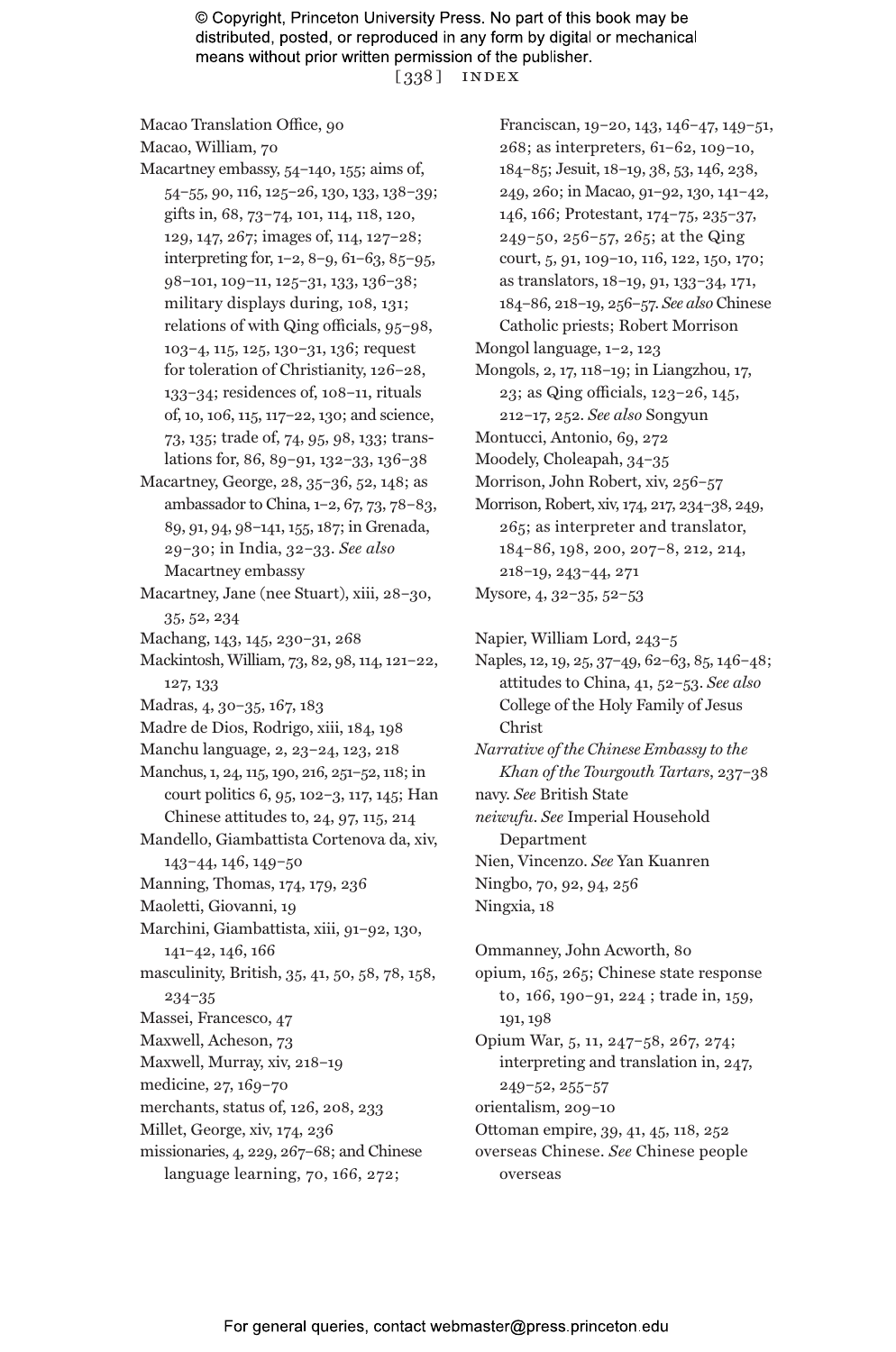© Copyright, Princeton University Press. No part of this book may be distributed, posted, or reproduced in any form by digital or mechanical means without prior written permission of the publisher. index [ 339 ]

Palmerston, Henry Temple Lord, xiii, 241–44, 252–56 Pan Changyao (Consequa), xiv, 166–67, 172, 179, 196 Pan Youdu (Puankhequa), xiv, 13, 161–65, 167, 169–70, 177–78, 182; as interpreter, 89–90, 162–64; as patron of G. T. Staunton, 161, 172, 202, 236–37 Paris, 25, 54, 62 Parker, Peter, 250 Parliament, British, 233, 235, 239; and discussions on China, 194, 242, 253–55; elections to, 233, 241–43, 259; reform of, 240–42 Pearson, Alexander, 169 pidgin, 159–60 pilots, 82, 92–94 Pitt, William, xiii, 52–53 Portsmouth, 72–74, 233; G. T. Staunton as MP for, 253–54, 259 Portugal, 89–91, 99, 109, 122, 224, 242; colonies of, 4, 77–78, 170–71, 183–84. *See also* Macao Portuguese language, 89, 91 Propaganda Fide, 48, 63, 117, 147, 157; Li Zibiao's correspondence with, 112, 117, 126, 140, 147, 150–51, 225, 229–30, 232 Protestant missionaries, 174–75, 249–50, 256–57, 265. *See also* Robert Morrison Puankhequa. *See* Pan Youdu Qianlong emperor, xii, 23–24, 92, 105, 123–24, 144; finances of, 7, 13; letter to George III, 128, 130–31; and Macartney embassy, 1–3, 10, 94, 101–2, 106, 109, 113, 115–22, 125, 130–38, 208, 211, 267 Qiao Renjie, xii, 95–98, 102–4, 106–8, 110–11, 115, 130–31, 135, 139, 210 Qing legal code, translation of, 175, 177–80, 205 Qing state: army of, 87–89, 108, 131, 142–44, 148–49, 244, 247; finances of, 6–7, 95–96, 102–3, 124–26, 138, 171, 186–87, 203–4, 217, 243, 247; Imperial Household Department of, 102–3, 124, 126; institutions for interpreters of, 105,

123; maritime defences of, 92–94, 131, 219. *See also* examinations; tribute system Qishan, 255–56 racism, 263–64, 267 Raux, Nicholas, 112 Reform Act, 240–42 Régis, Jean-Baptiste, 19 Rio de Janeiro, 78–79 Ripa, Matteo, 38–39, 43, 46, 67 Rome, 48, 63, 88 Rong Sande, 175 Royal Asiatic Society, 179, 238, 260, 267 Russia, 28, 117–18, 131, 216; Qing diplomacy with, 2, 122, 124–25, 211, 213, 237–38, 249 Sadleir, Anthony, 33–35 Salisbury, 28, 30, 155–58, 267 Salvetti, Gioacchino, xiv, 150–51, 229, 232 schools. *See* education science, 71; and Amherst embassy, 210; and Chinese, 18, 44–45, 180; and Macartney embassy, 73, 84, 98, 135, 140; Stauntons' interest in, 2, 27, 55–58, 77–79, 157–58, 168, 260–65 scientific instruments, 18, 54–55, 73, 98, 125 seamen (British), 70, 78, 160–62, 166, 175–77, 185 servants, 199–202. *See also* A Hiue; Silva, Lorenzo da Shanxi, 21, 95, 267–68; Li Zibiao's life in, 143–51, 178, 223–32 Shee, Martin Archer, 239–40 Shengtai, 216–17, 252 ships (British): dangers of, 30, 73, 79, 83–84, 88, 93; East Indiamen, 74, 133, 166, 174–76, 193, 200–2, 218; life on board, 61, 72–80, 83–84, 159, 167, 180. *See also* warships Silva, Lorenzo da, xiii, 91–92, 94–95, 98–99, 101–2 sinologists, 69, 174 slaves and slavery, 27, 180, 256, 264; Benjamin, xi, 81–82, 115; British attitudes to, 2, 29–30, 68, 81; owned by G. L. Staunton, 29–30, 81–82 smallpox, 169–70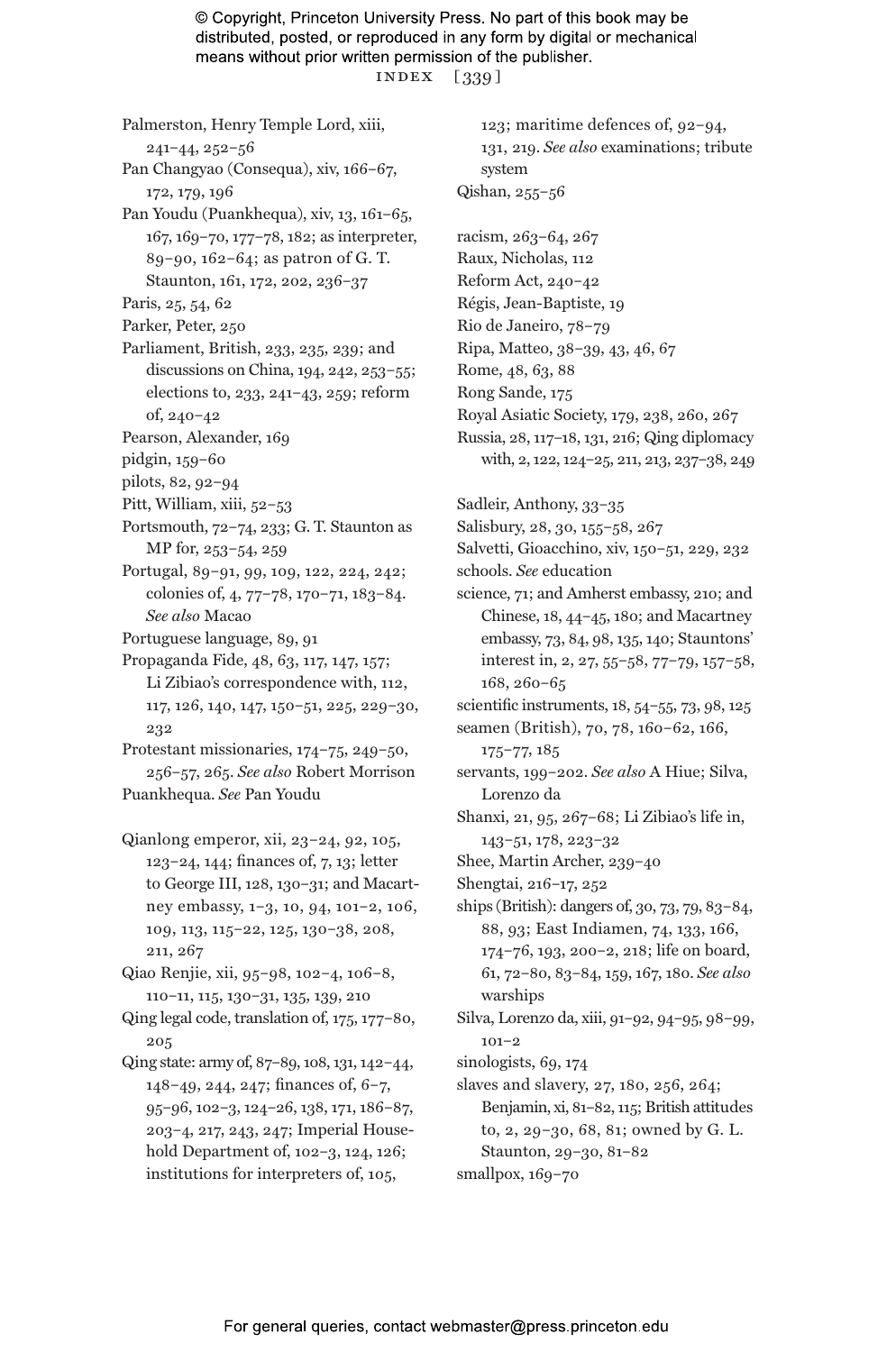© Copyright, Princeton University Press. No part of this book may be distributed, posted, or reproduced in any form by digital or mechanical means without prior written permission of the publisher. [ 340 ] index

- social class, 9, 58, 66, 158, 175, 235–36, 264–66; and cultural difference, 84, 104, 135–36, 139–40, 210, 216, 264; and knowledge flows, 70–71, 272–73
- Songyun, xii, 145, 215; and British in Canton, 182, 187–93, 198, 200, 203, 212; and Macartney embassy, 122–27, 131–34
- Staunton, George Leonard, 26–36, 50–58, 62–66, 72, 148, 157; attitudes to the Chinese, 97; and the Caribbean, 27–30; Catholic connections of, 26–27, 52–53, 63–67, 141; finances of, 28–30, 36, 54; and India, 33–36; Irish background of, 26–27, 31; and Macartney embassy*,* 1–2, 53, 73, 80, 83, 89, 91, 115, 117, 120, 125, 127–28, 139, 141–42, 158; marriage of, 28–31, 54; scientific interests of, 27, 54–58, 77; as slave owner, 29–30, 81–82
- Staunton, George Thomas, 3–4, 30–31, 50–58, 153–219, 233–46, 253–55, 259–67; on Amherst embassy, 208–17, 241; attitudes to China, 180–18, 193, 201, 205–6, 215, 244–46, 263–65; edicts against, 203–5, 212–14; education of, 50–52, 54–58, 73, 77, 155–58; finances of, 168, 172–75, 189, 196, 206; friendships with Chinese, 165–66, 179–80, 182, 187–95, 197–202, 205–6, 265; friendships with English, 76, 80, 157–58, 168, 174–75, 236–37, 239, 259–63; gardens of, 234, 238, 244, 261–62; as interpreter, 3, 7, 11–12, 64, 98, 155, 158, 163, 176, 184–85, 190–91, 208, 241; and Ireland, 169, 238–39; knowledge of Chinese, 68, 77, 98, 112, 138–39, 142, 155–60, 164, 166–67, 185, 237, 243; knowledge of Latin, 52, 55; legal interests of, 163, 168–69, 175–78, 180, 213, 253; and Macartney embassy, 2, 72–73, 76–79, 112, 115–16, 120–21, 125, 127–28, 138, 212–13; as member of Parliament, 233, 235, 239–43, 253–54, 259; and the Opium War, 253–55; ridiculed for being Chinese, 239, 241–43, 254; scientific interests of, 54–57, 157, 168–69, 260–64; servants of, 142, 155–59, 165–67, 259, 267
- Staunton, George Thomas, as translator, 155, 157, 163–72, 175–81, 184, 186–87,

190–91, 243–46, 260, 265, 270–71; *Narrative of the Chinese Embassy to the Khan of the Tourgouth Tartars*, 237–38; *Sacred Edict*, 193; smallpox vaccination manual, 169–70, 190; *Ta Tsing Leu Lee* (Qing legal code), 177–80

- Staunton, Jane (nee Collins), xi, 26, 28–31, 51, 54–55, 66, 155–56; as banker, 168, 173–74
- Stuart, James, 32–33, 35
- Suleng'e, xii, 138, 212–13, 216
- *Ta Tsing Leu Lee* (Qing legal code), 175, 177–80, 205 Taiwan, 4, 89, 122
- taxation, 96, 124 , 204, 252; of the Canton trade, 13, 82, 103, 126, 135, 138, 171, 186–87, 189, 196, 217; and tribute system, 6, 95, 98, 103, 105, 133
- tea trade. *See* Canton trade
- theology, 37, 44–45, 48, 147, 151, 232, 260, 264
- Thom, Robert, 250–51, 257
- Thomas, Antoine, 18
- Tianjin, 95, 114, 126, 210–11, 255
- Tibet, 24, 90, 101, 174, 217; and Macartney embassy, 2, 5, 106–7, 113, 122
- Tibetan language, 1, 23–24, 105
- Tibetans, 23–24
- Tipu Sultan, 33–34, 170
- translation (written), 7–8, 184–86, 245–46, 257, 270–72, 274; for Amherst embassy, 207, 218–19; of the Bible, 18, 20, 185, 260, 271; of Buddhist texts, 23; institutions for, 89–91, 105, 184; for Lin Zexu, 247, 249–50, 252, 255 257; for Macartney embassy, 86–87, 89–91, 112, 115–16, 127, 133–34, 137–38; for the Qing court, 91, 123, 213, 218; of Robert Morrison, 184–86, 207, 218–19, 271. *See also* Staunton, George Thomas, as translator
- Treaty of Mangalore, 35, 52
- Treaty of Nanjing, 256–57
- tribute gifts, 3, 6, 105–6, 122, 137
- tribute system, 6, 104–6, 133; rituals of, 7, 104, 106, 118, 122, 211–14. *See also* international relations